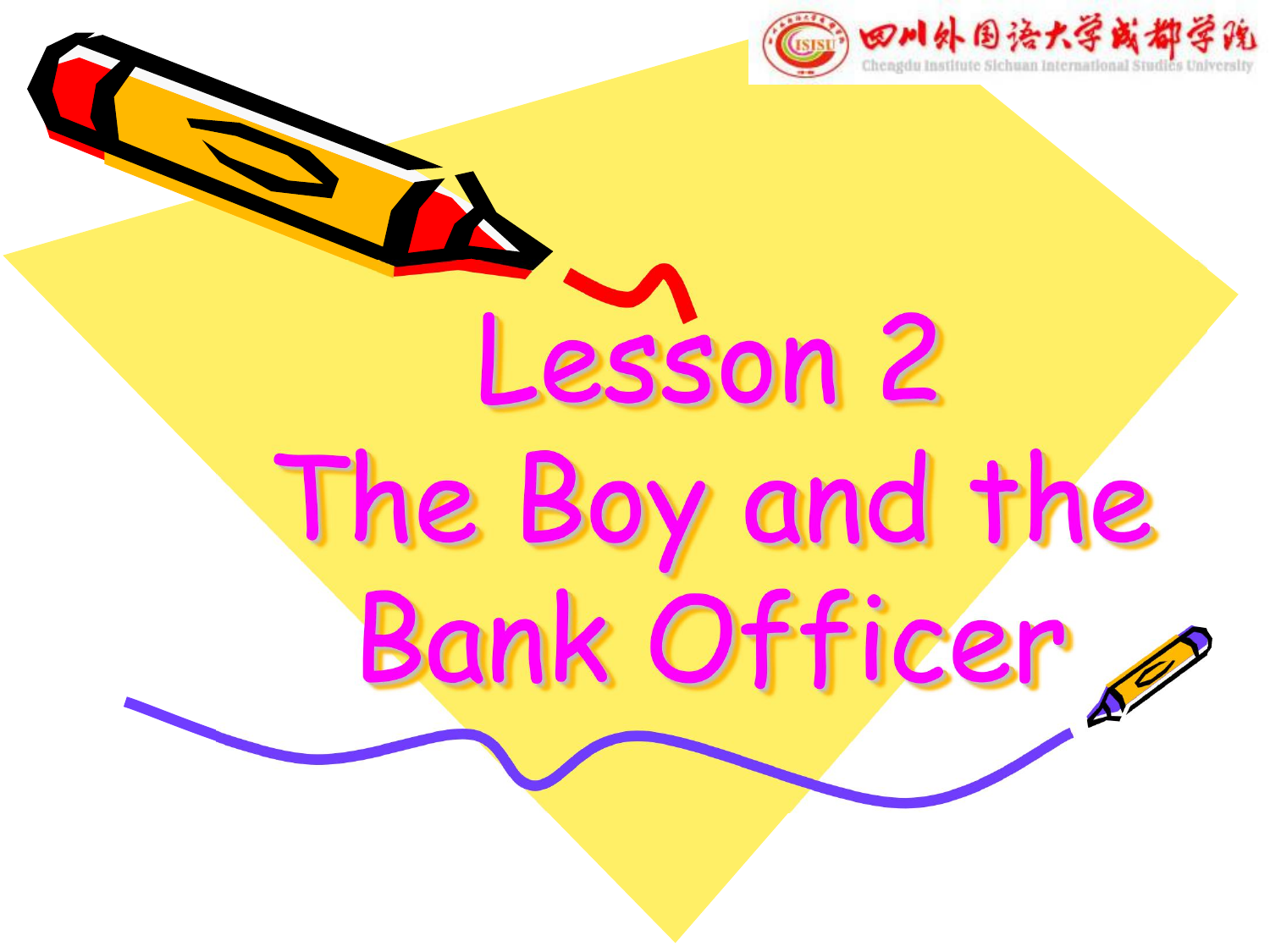

#### $\bullet$  account n/v

- n. 帐目,帐单;帐户,户头. e.g. open/close an account
- on account of sth: because of sth因为,由于



- e.g. She asked for a leave on account of illness.
- on no account/not on any account not for any reason决不,绝对不
	- e.g. On no account can we ignore the value of knowledge.
- take sth into account/take account of sth consider sth; include sth in one's assessment考虑到,顾 及,把…考虑进去

**EM**hen deciding what to do we must take into account I the difficulties.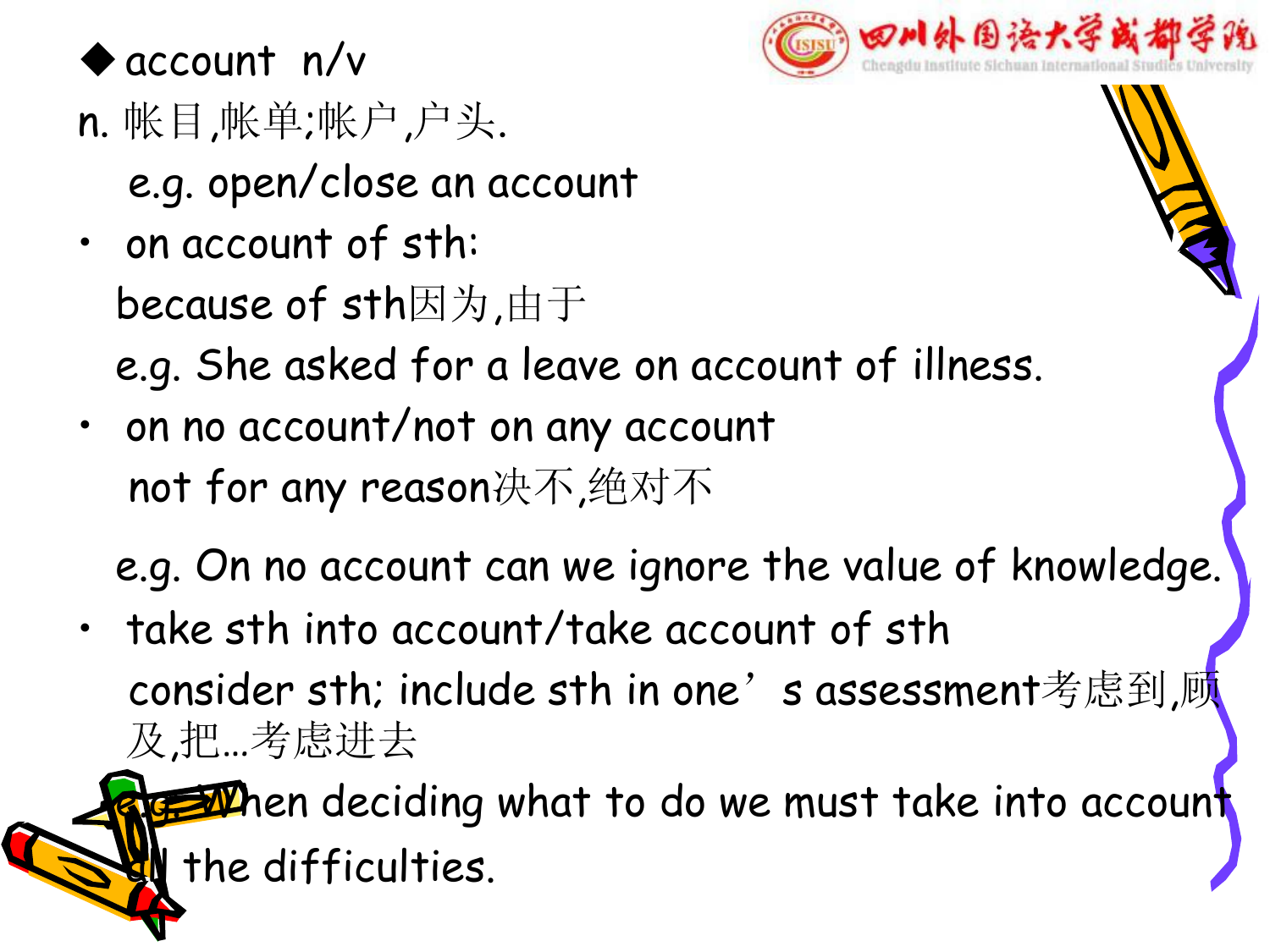

- v. regard (sb/sth) as; consider 将…有做, 他为 account for
- to be the explanation or cause of sth 解释, e.g. Jack could not account for his foolish mistake.
- occupy 占…比例

These exchanges account for 97% of global stock trading.

◆accountant n. 会计师

◆accountable adj. (对自己的行为等) 应作解释的,

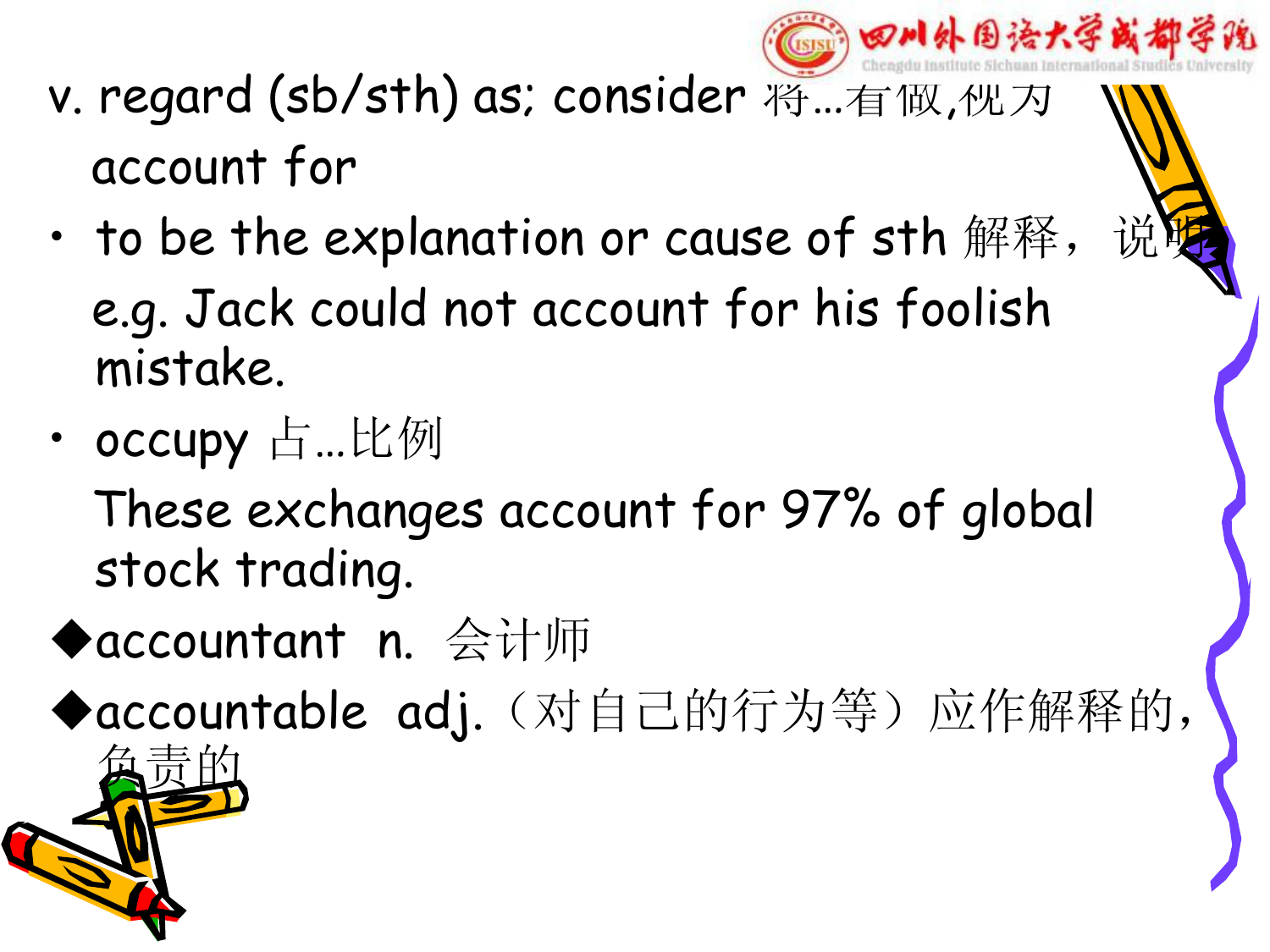

# u alternative n/adj

## n. a choice 选择

# e.g. We have no alternative but to leave.

#### adj. that can be used instead of sth else其 他的

## e.g. Do you have an alternative solution to that problem?

## $\blacklozenge$ alternate

v. cause (things or people) to occur or appear one after another 交替,轮流安排

the days alternate with fine days.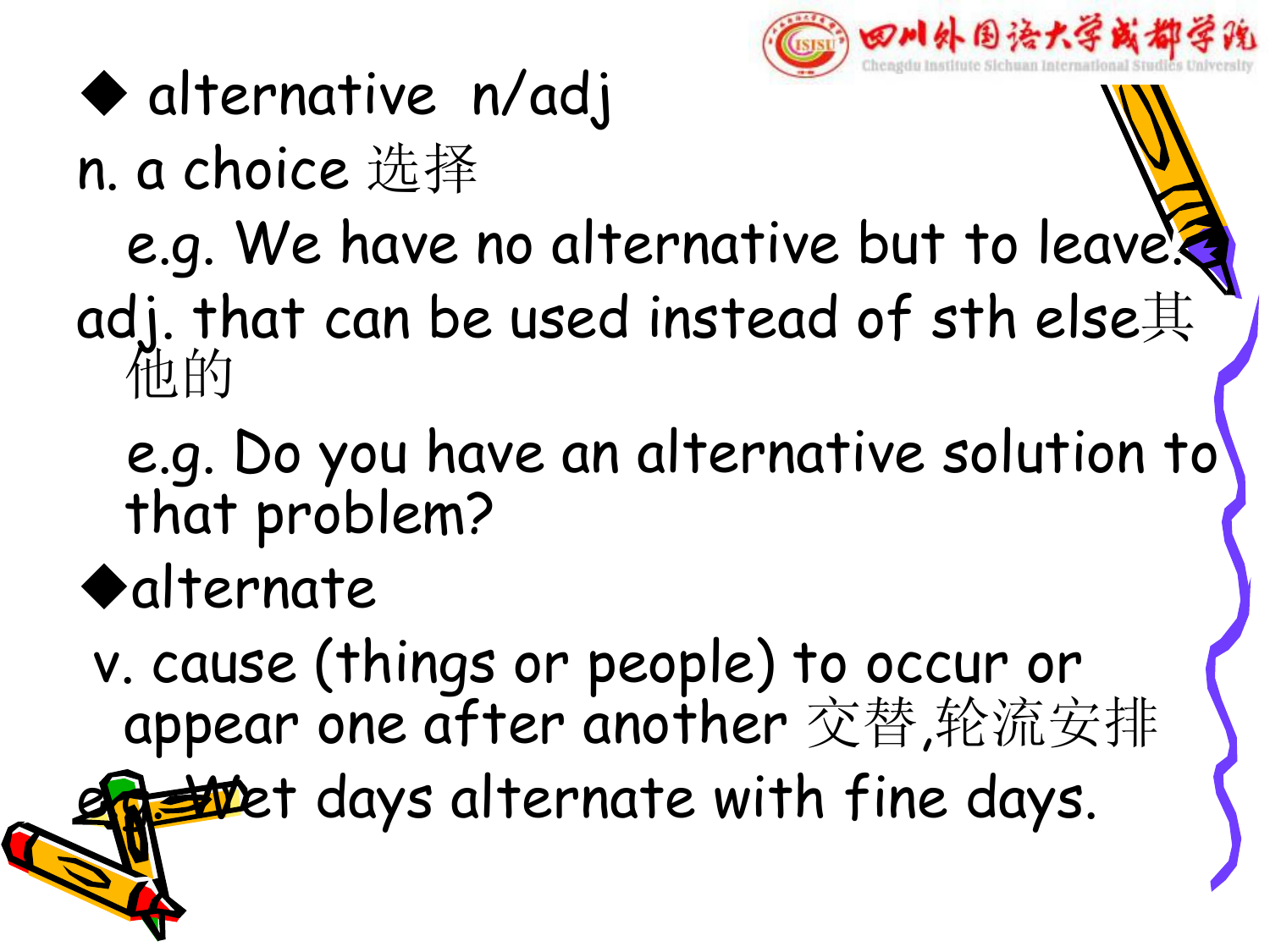

## $\blacktriangleright$  apparent adj.

- clearly seen or understood; obvious 明显的, 而易见的
	- e.g. It was a moonless night,and many stars were **apparent**.
- seeming; unreal 表面上的,假的
	- e.g. Her apparent indifference made him even more nervous.
- $\blacklozenge$  apparently adv.
	- as it seems 似乎,看来

 $\Delta\phi$ ther and father do not like me parently.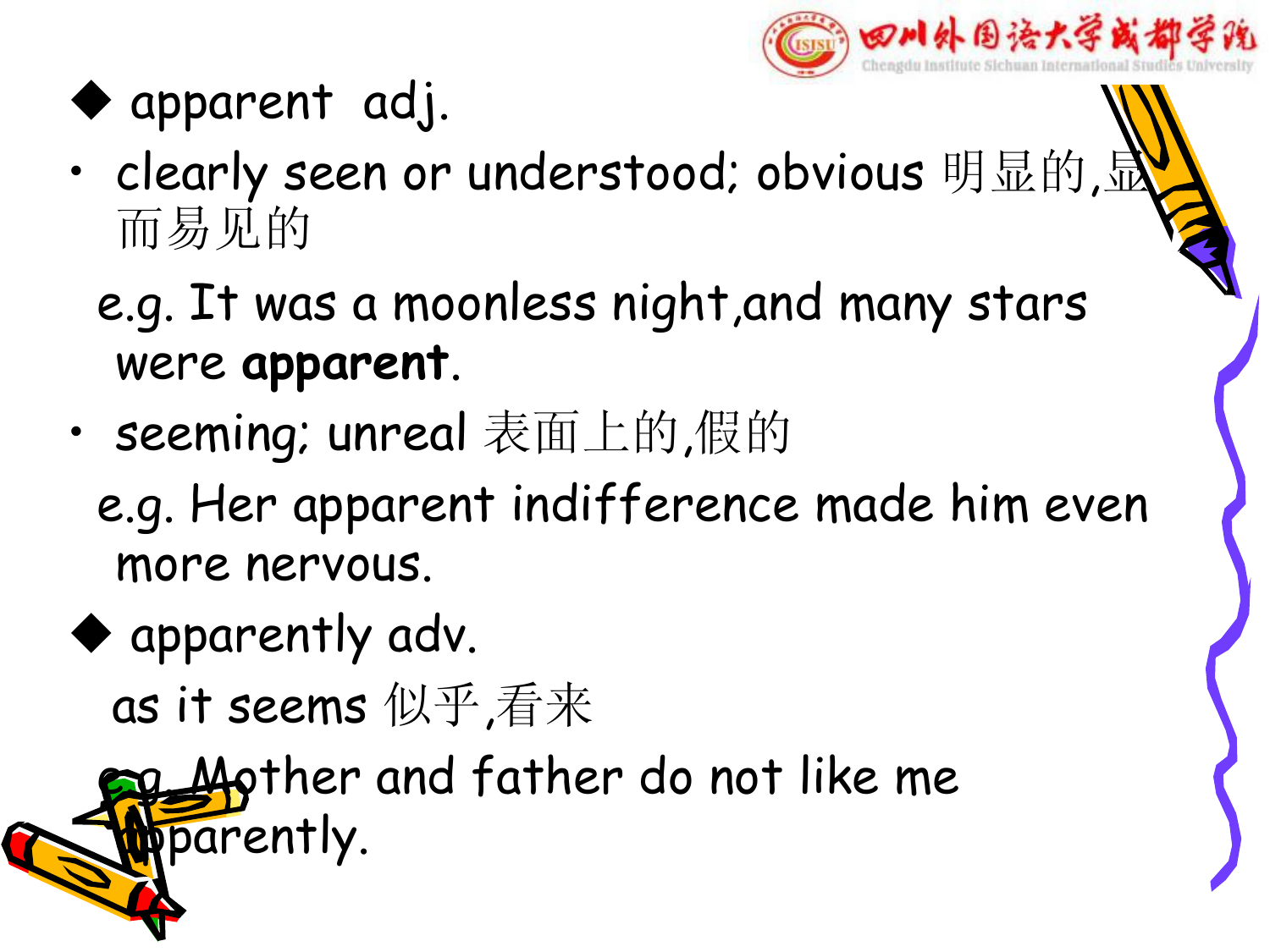

## $\bullet$  balance n. /v.

n.

- the amount of money one has left in a bank account 余额
- steadiness平衡
- v. keep or put sth in a state of balance  $\mathbb{F}$ 衡 e.g. You should balance the amount of time spent on study and extracurricular activities .

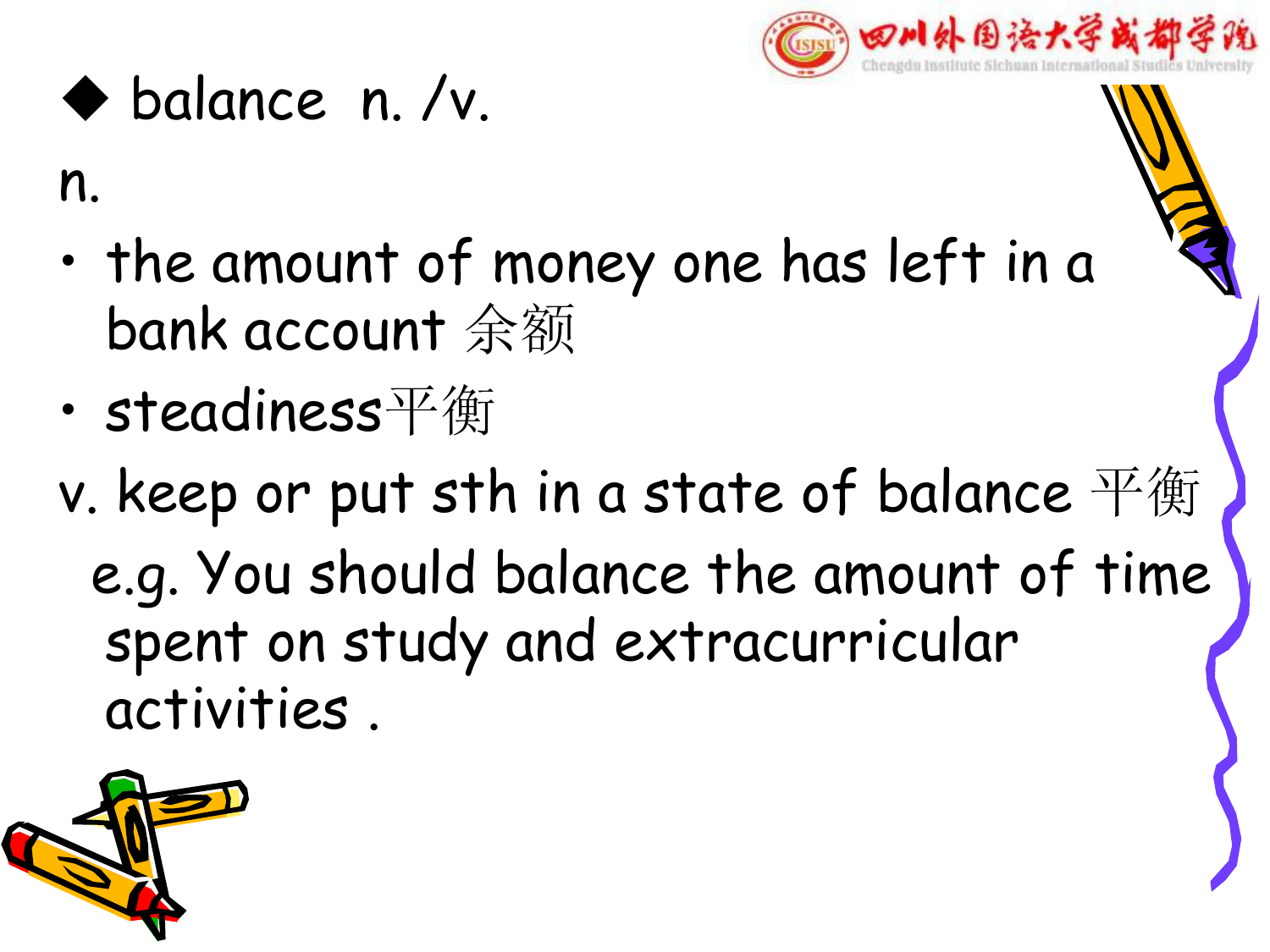



- come to believe sth as a result of reasoning.得出结论,下结论 e.g. What can be concluded from these observations ?
- come or bring sth to an end  $(\circledast)$ 结束 e.g. They concluded the meeting at 6 o'clock in the afternoc clock in the afternoon.
- ◆ conclusion n.
- 结论

come to/reach/draw a conclusion **g.** More tests should be conducted efore we can come to a conclusion.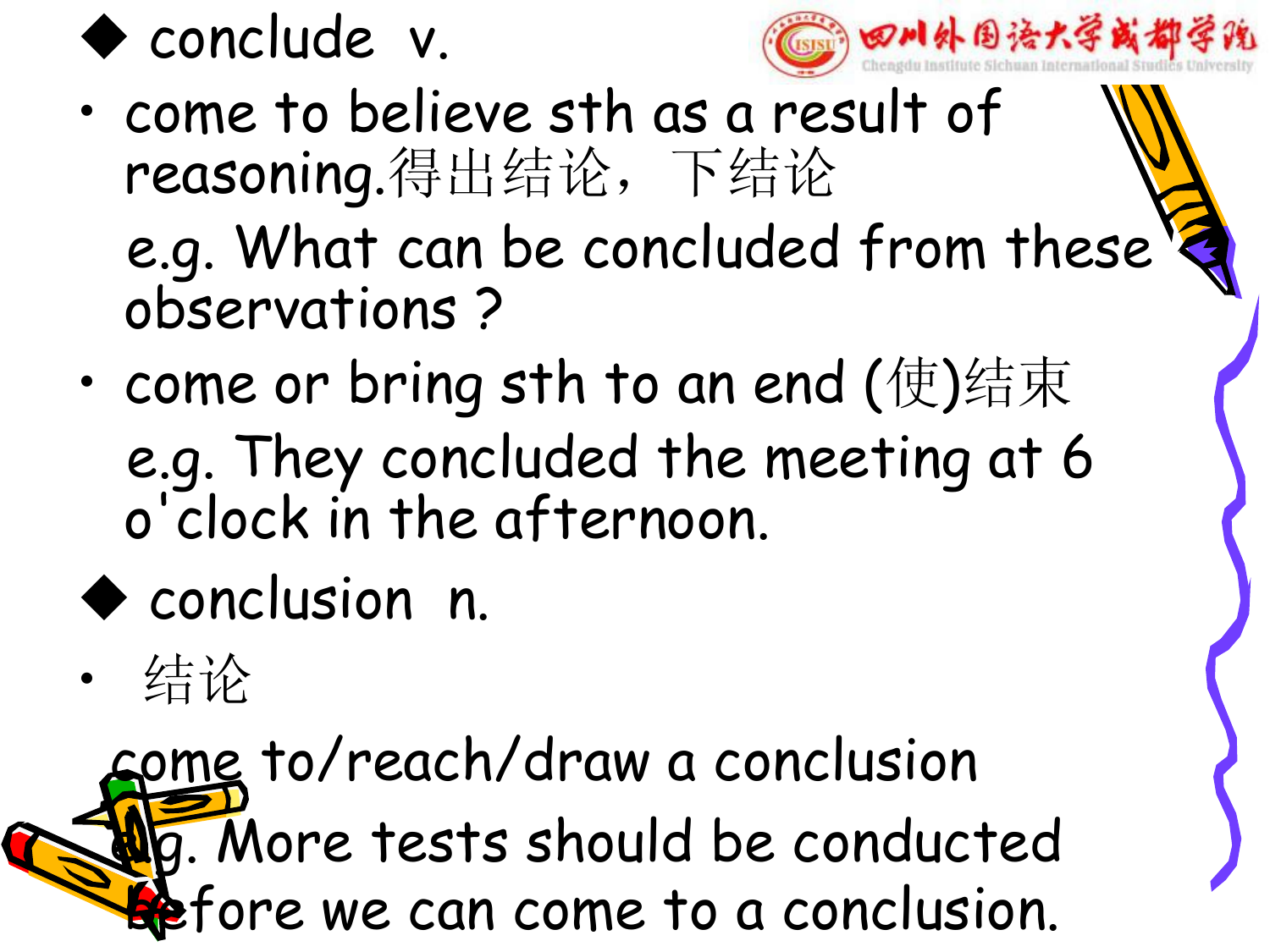

## deposit v/n

v.

- put (money) in a bank 将(钱) 存入银行 e.g. I deposited \$50 in my savings account.
- pay (sth) as part of a larger sum, the rest of which is to be paid later 付(定金);

pay (a sum) as a guarantee in case one damages or loses sth one is renting付(押 金)

deposit on sth. I deposited \$400 on the car.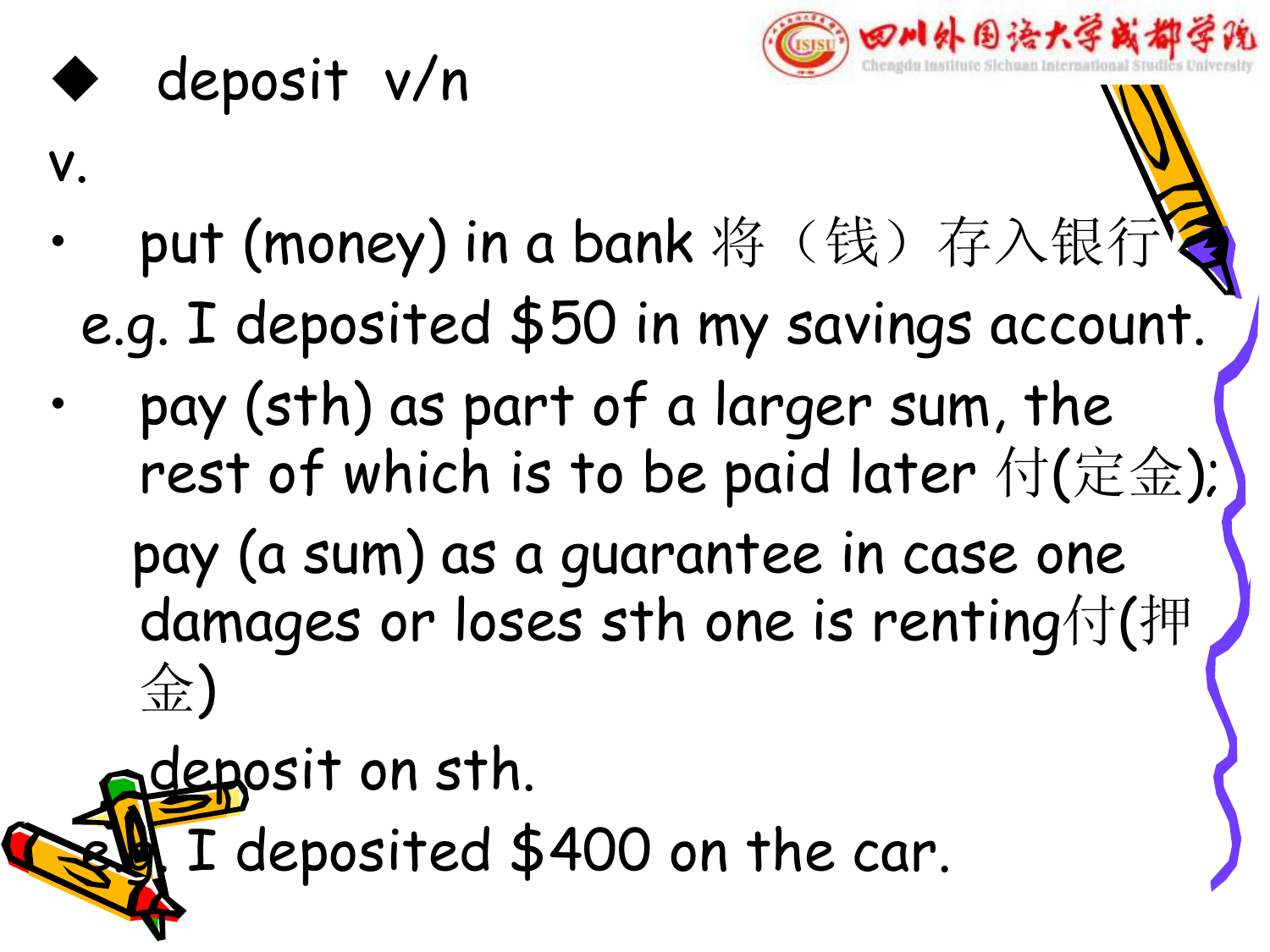

#### n.

- Money put in a bank 存款 e.g.Ten yuan is the minimum deposit.
- 定金; 押金,保证金.
	- e.g. I had to pay a  $f$  500 deposit to the landlord before I could move into the house.

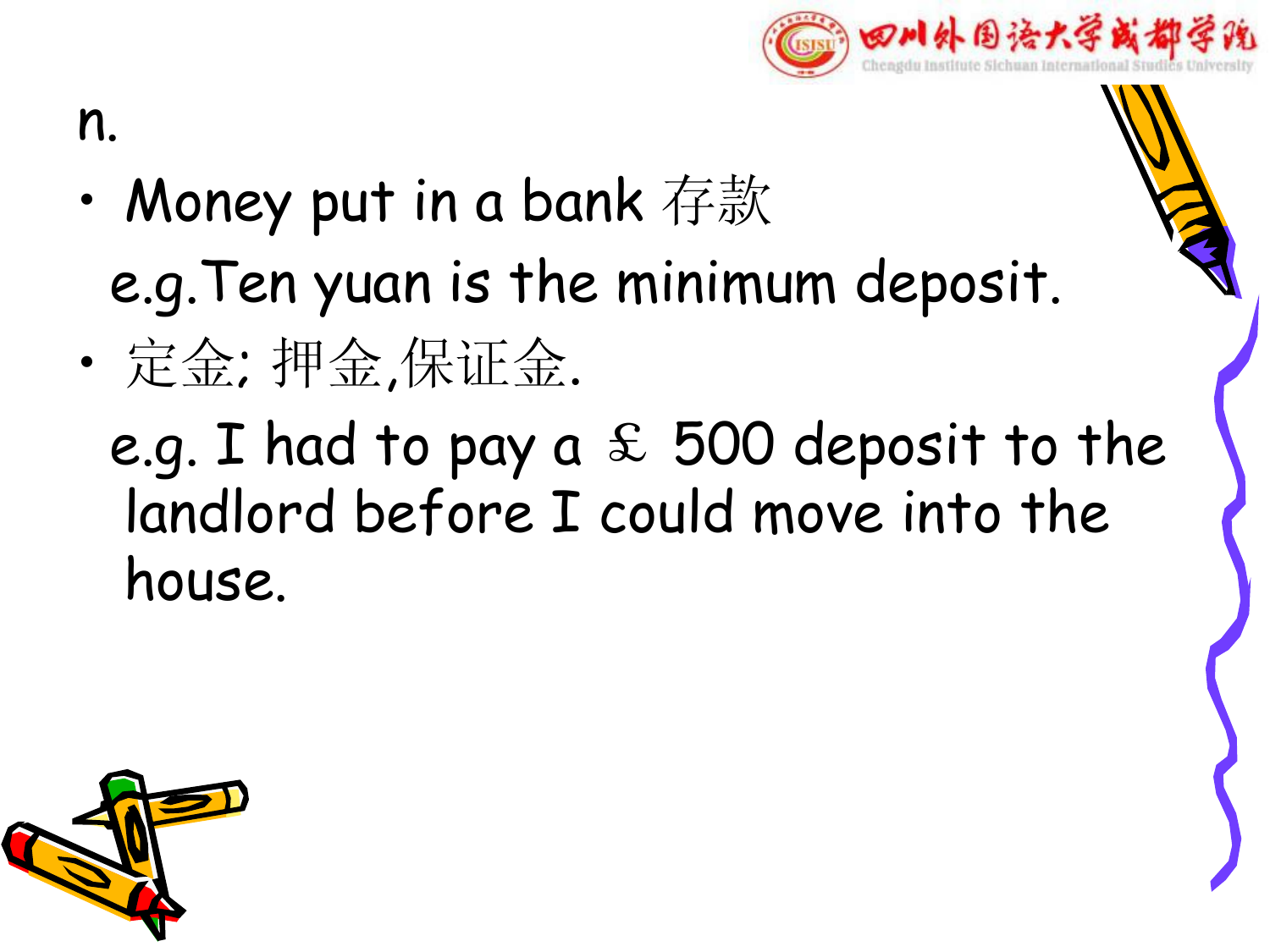

## $\blacklozenge$  dismay n/v

- n. a strong feeling of fear, worry or sadness that is caused by sth unpleasant and unexpected.惊愕,气馁,伤心
- e.g. He watched the burning house in dismay .
- To my dismay, he made the same mistakes.
- v. fill (sb) with dismay 使(某人)惊愕,气馁或 伤心
- e.g. Nothing can dismay you.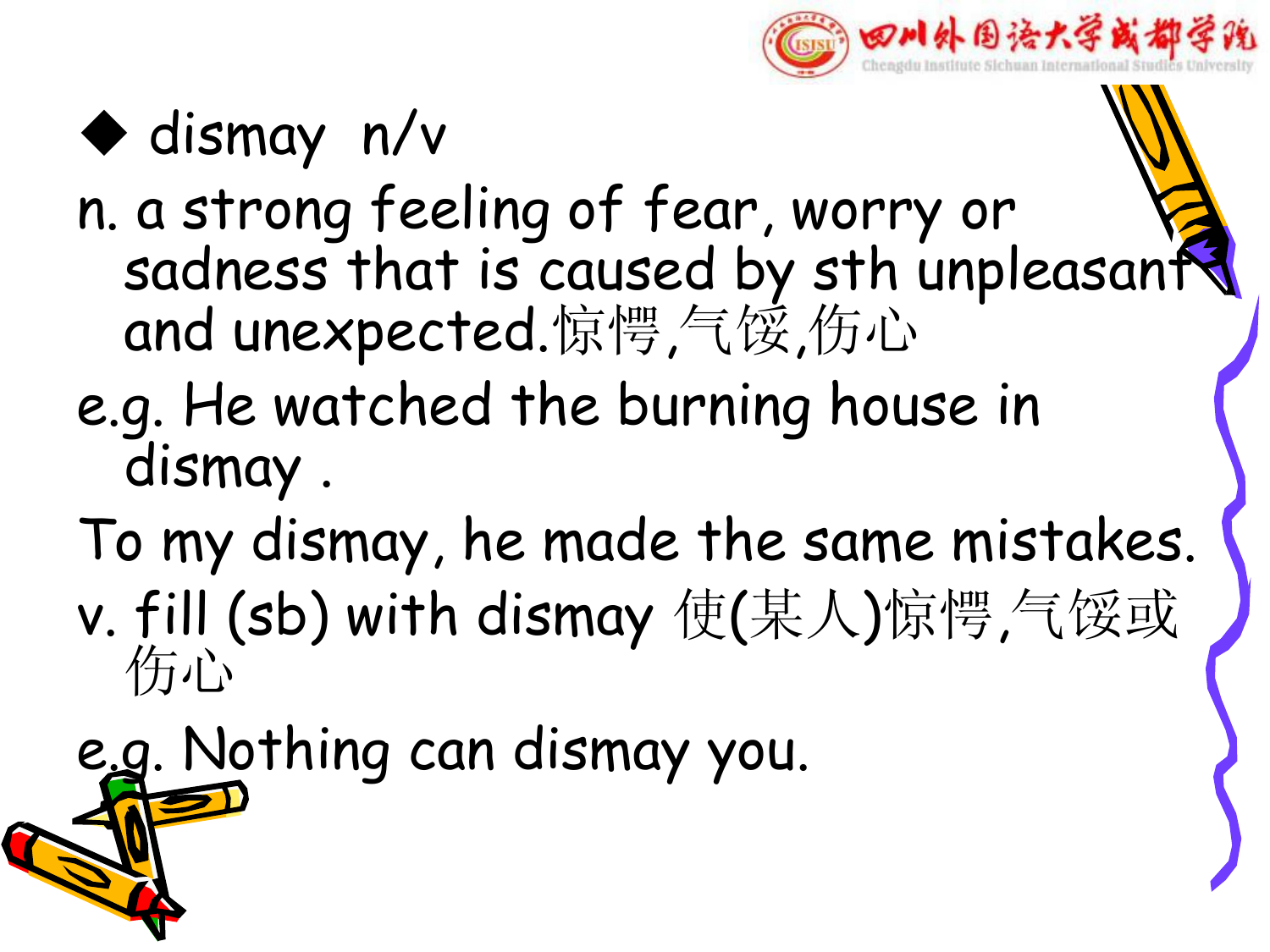

# ufortyish adj. about 40.

-ish: approximately; typical of or like a particular type of sth. e.g. childish selfish yellowish slowish womanish bookish

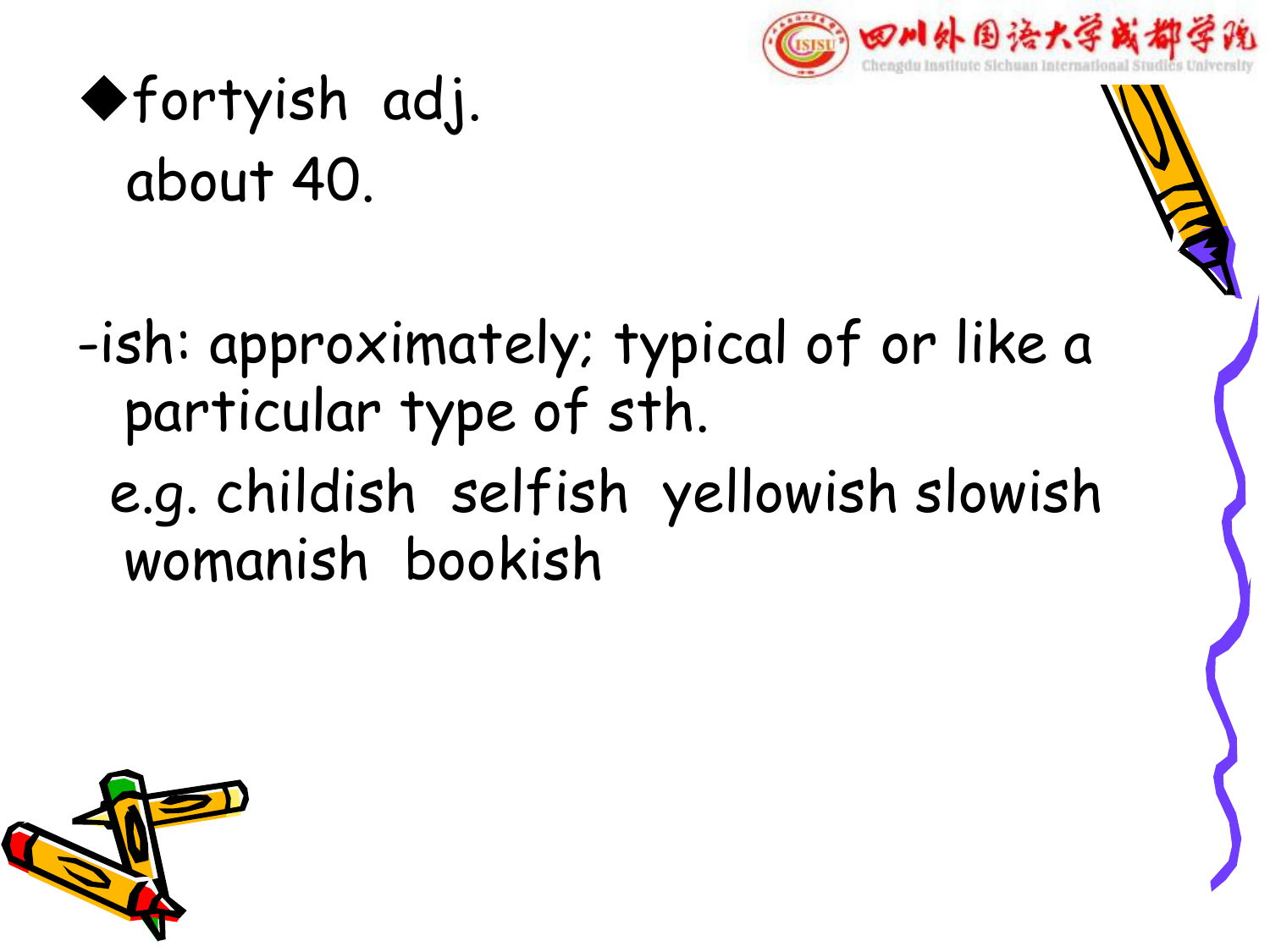

### ◆ interfere v. synonym: intervenety

- to deliberately get involved in a situation that does not concern you and in a way that annoys people 干涉,干预,介入 interfere in/with sth.
- e.g. I have always tried not to interfere in your private affairs , but please do consider my opinion very carefully.
- $\blacklozenge$  interference n.

inter- : between or from one to another ;together, mutually 在…之间;相互

e.g. inter-city international intercontinental the Pract interconnect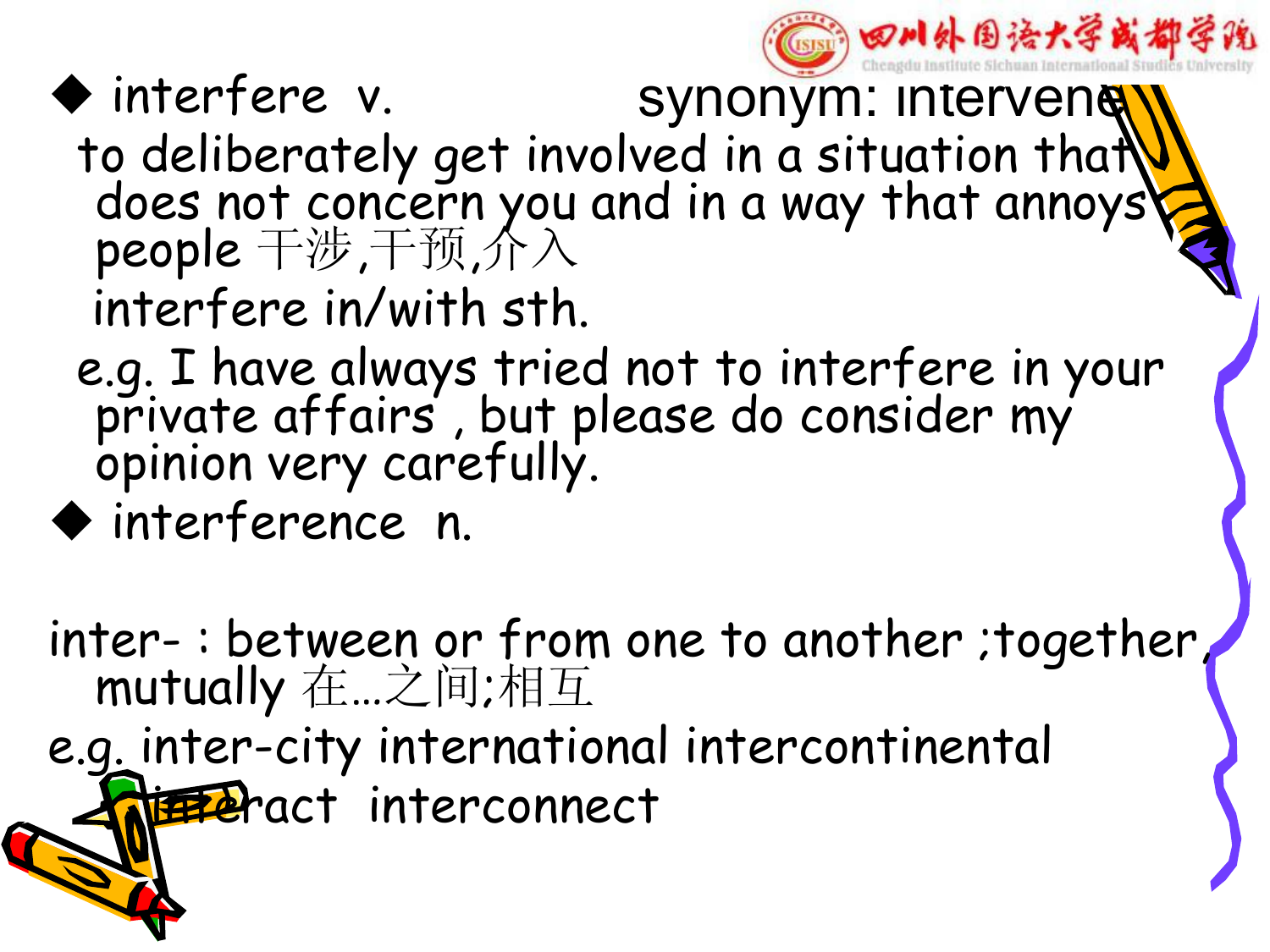

#### uprotest v/n

#### v.

- to say or do sth. publicly to show that you disagree or agree about sth that you think is wrong or unfair. 抗议,反对. protest about/against/at sth e.g. She protested about the expense.
- declare (sth) solemnly or firmly, esp in reply to an accusation申明,声辩

e.g. He protested his innocence.

n. statement or an action that shows one's strong disapproval or disagreement 抗议, 抗 议书,抗议活动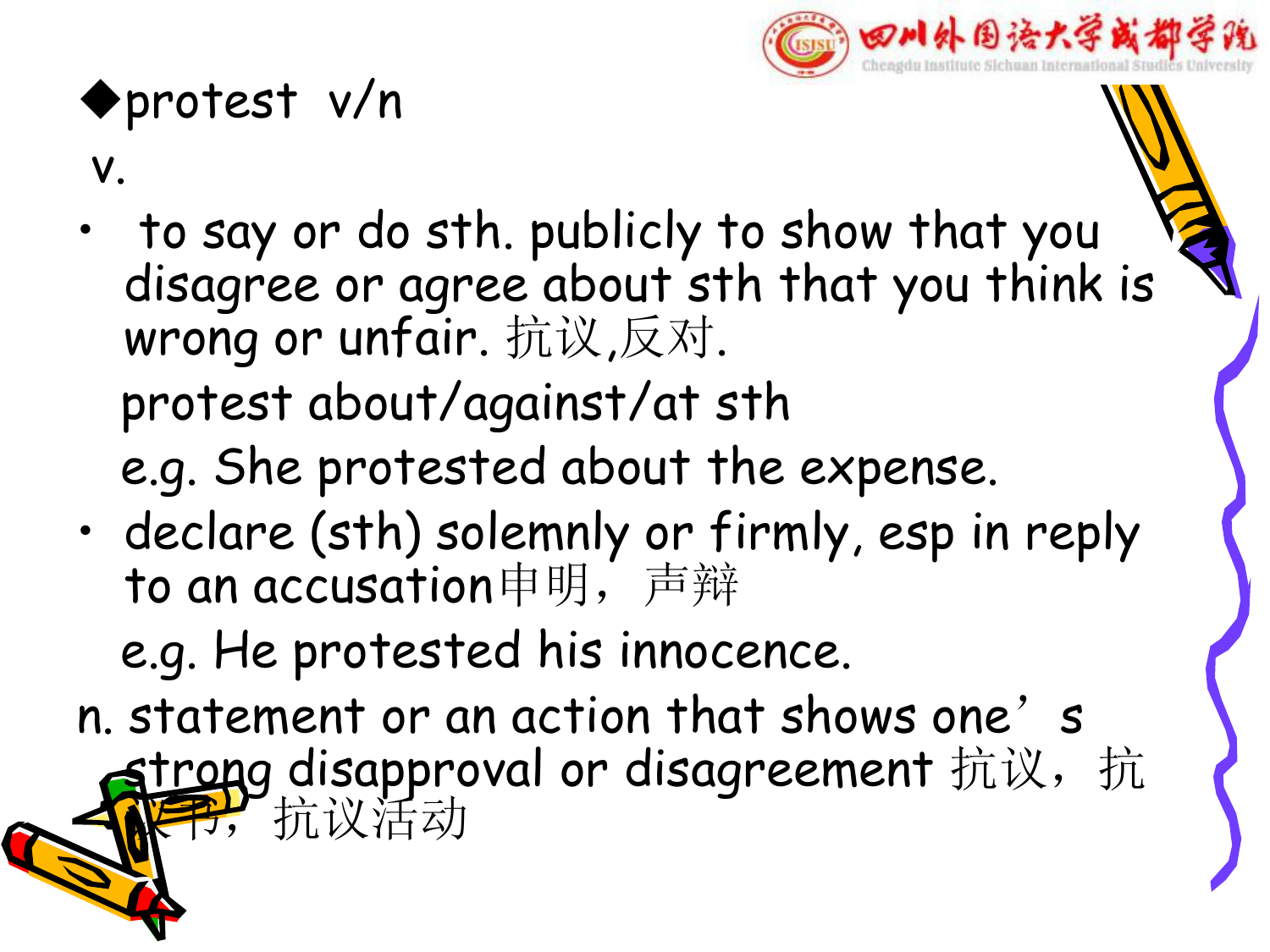

## $\blacklozenge$  withdraw v. (withdraw- withdrewwithdrawn)

- pull or take sb/sth back or away 收回,撤 撤走
	- e.g. Obama says he will try to withdraw troops from Iraq in 16 months if he is elected.
- take money out of a bank account  $\Psi(\hat{\mathfrak{g}})$ e.g. Where can I withdraw money?

mithdrawal n. the act of withdrawing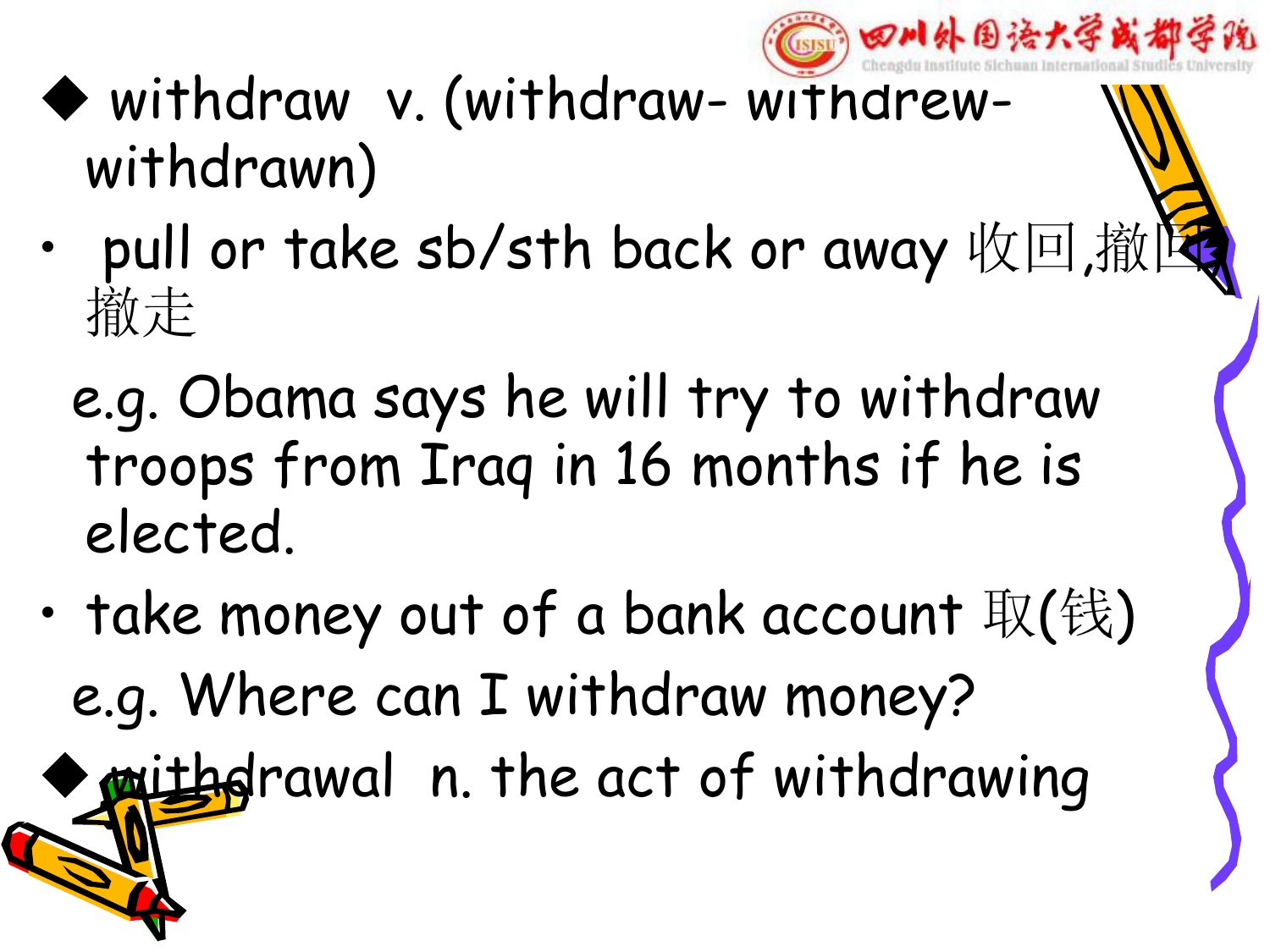- sporting house 妓院 (不是"体育学学 四川外围法大学或都学院
- dead president 美钞(上印有总统头像)(开非"タ 的总统") -
- lover 情人 (不是"爱人")
- busboy 餐馆勤杂工(不是"公汽售票员")
- busybody 爱管闲事的人(不是"大忙人")
- dry goods (美) 纺织品; (英) 谷物(不是"干货"-
- mad doctor 精神病科医生(不是"发疯的医生")
- eleventh hour 最后时刻(不是"十一点") -
- blind date (由第三者安排的) 男女初次会面(并非"盲 目约会"或"瞎约会") -

sweet water 淡水(不是"糖水"或"甜水") -

• service station 加油站 (不是"服务站") -

第220m 厕所(不是"休息室") -

sense 常识(不是"马的感觉") -

• familiar talk 庸俗的交谈(不是"熟悉的谈话")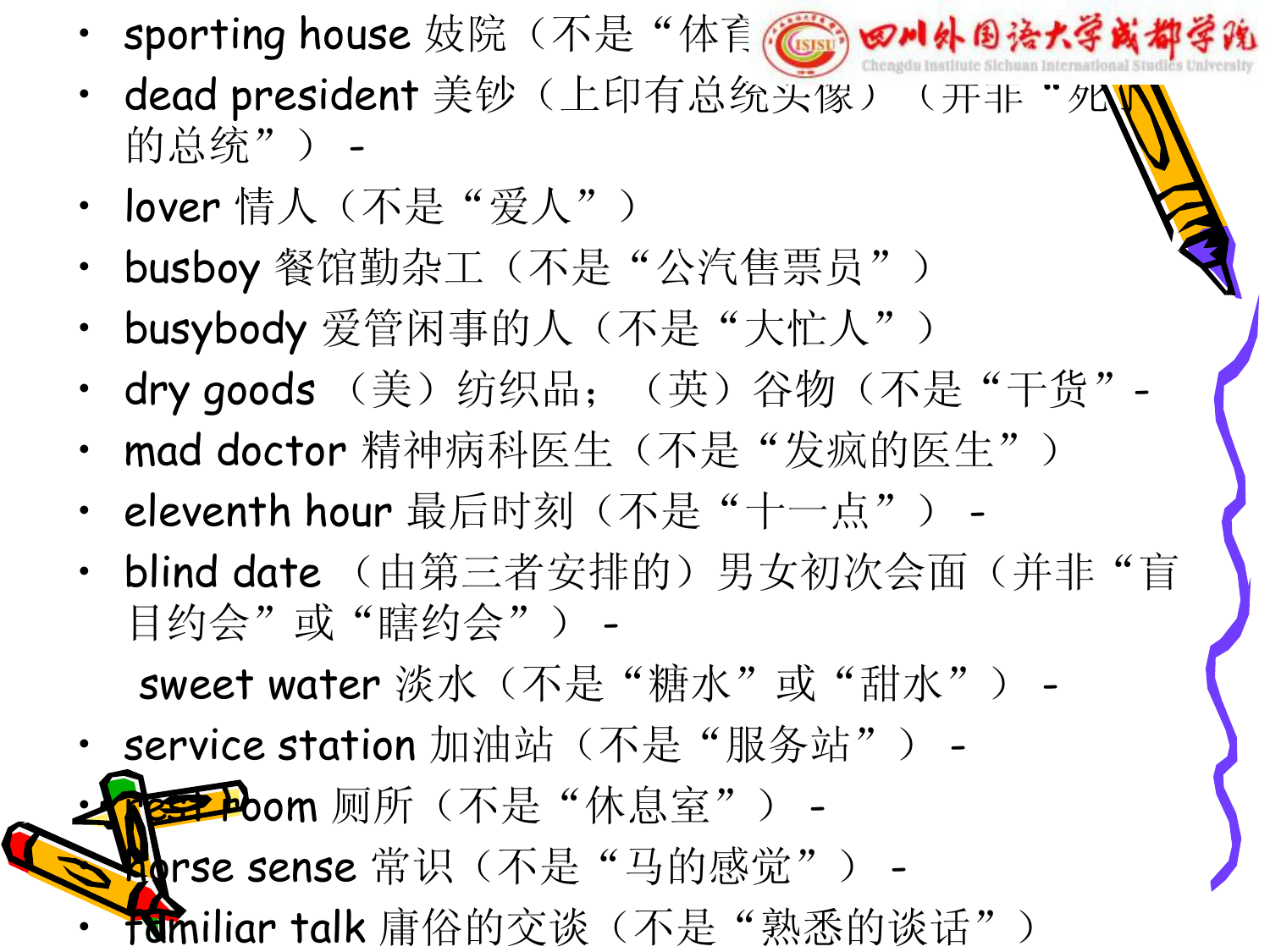• black tea 红茶 (不是"黑茶") –



- black art 妖术(不是"黑色艺术") -
- black stranger 完全陌生的人(不是"陌生的黑人"
- white man 忠实可靠的人(不是"皮肤白的人")
- green hand 新手(不是"绿手") -
- blue stocking 女学者、女才子(不是"蓝色长统袜") American beauty 一种玫瑰,名为"美国丽人"(不是 "美国美女") -
- English disease 软骨病(不是"英国病") -
- Indian summer 愉快宁静的晚年(不是"印度的夏日") -
- Greek gift 害人的礼品(不是"希腊礼物") -

iperish athlete 吹牛的人(不是"西班牙运动员") rench chalk 滑石粉(不是"法国粉笔") -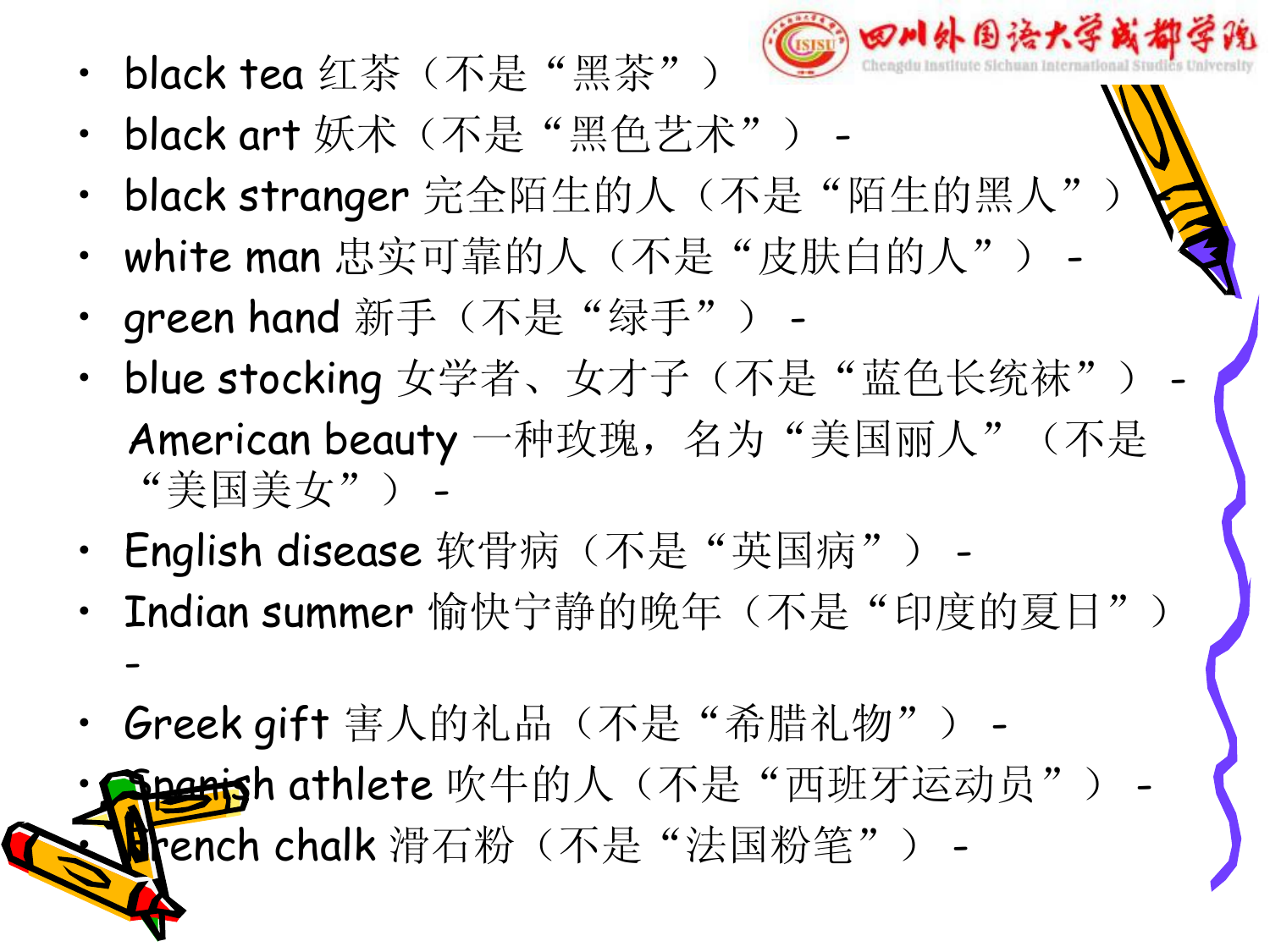

- A\_\_\_\_: adv. Seemingly, as it seems
- I \_\_\_\_\_\_: v. to deliberately get involved in a situation that doesn't concern you, which may be annoying to others.
- N\_\_\_\_: adv. In a tide orderly way
- P\_\_\_\_: n. very strong feelings ( of anger, hate or love)
- P\_\_\_\_\_: v. to complain

• S\_\_\_\_: n. a number of things of the same class coming one after another.  $\Box$ : n. the act of taking money out of a nk account.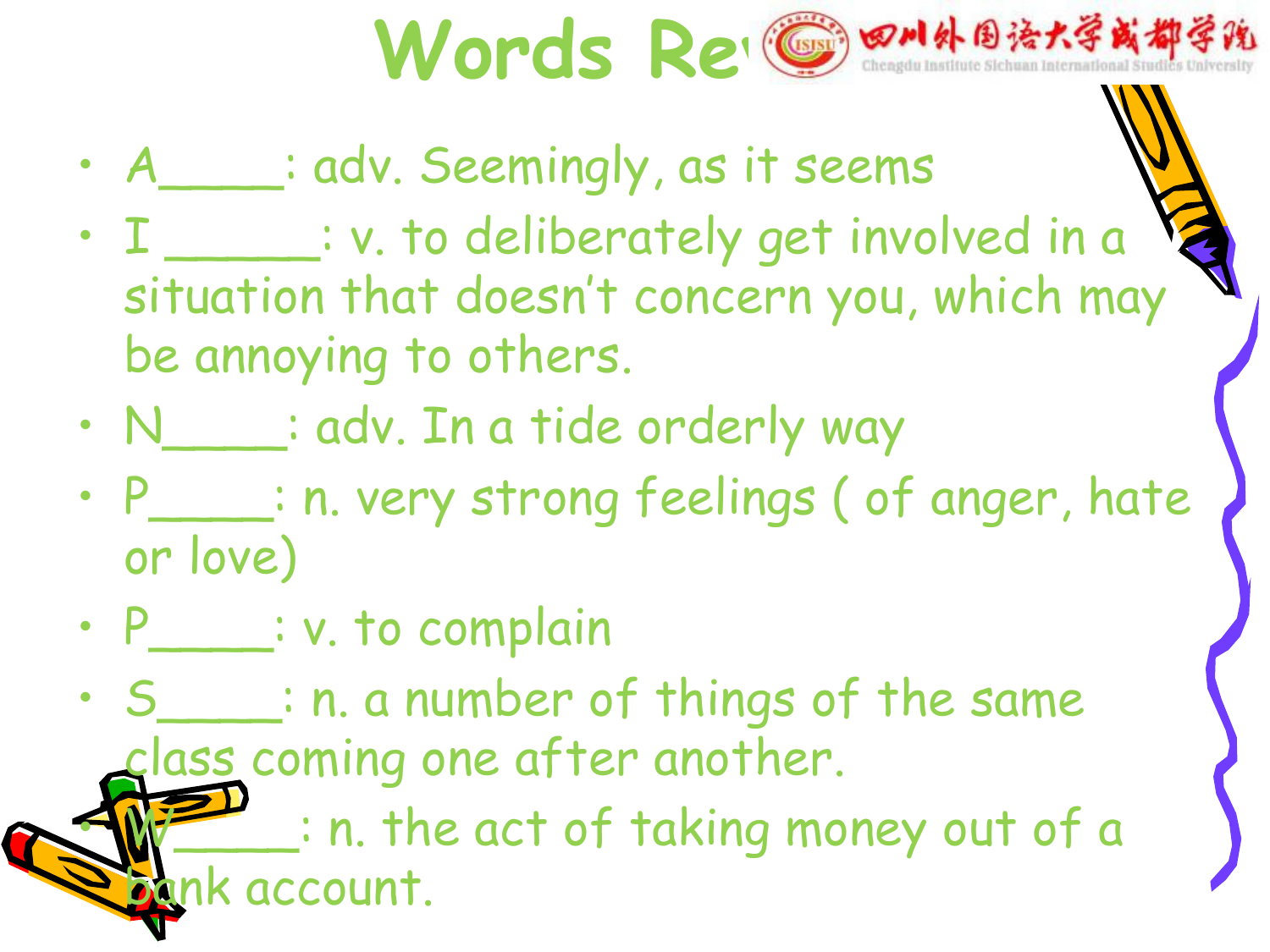## 四川外围语大学或都学院 Some Terms Used in the Bank

- open an account close an account
- deposit money withdraw money
- Ø a bank loan banknote
- Interest in (by) installment
	- Ø a checking account/a current account
	- Ø a savings account
- Ø bank book or account book
- Ø credit card ATM
- state-owned banks private banks

investment banks savings banks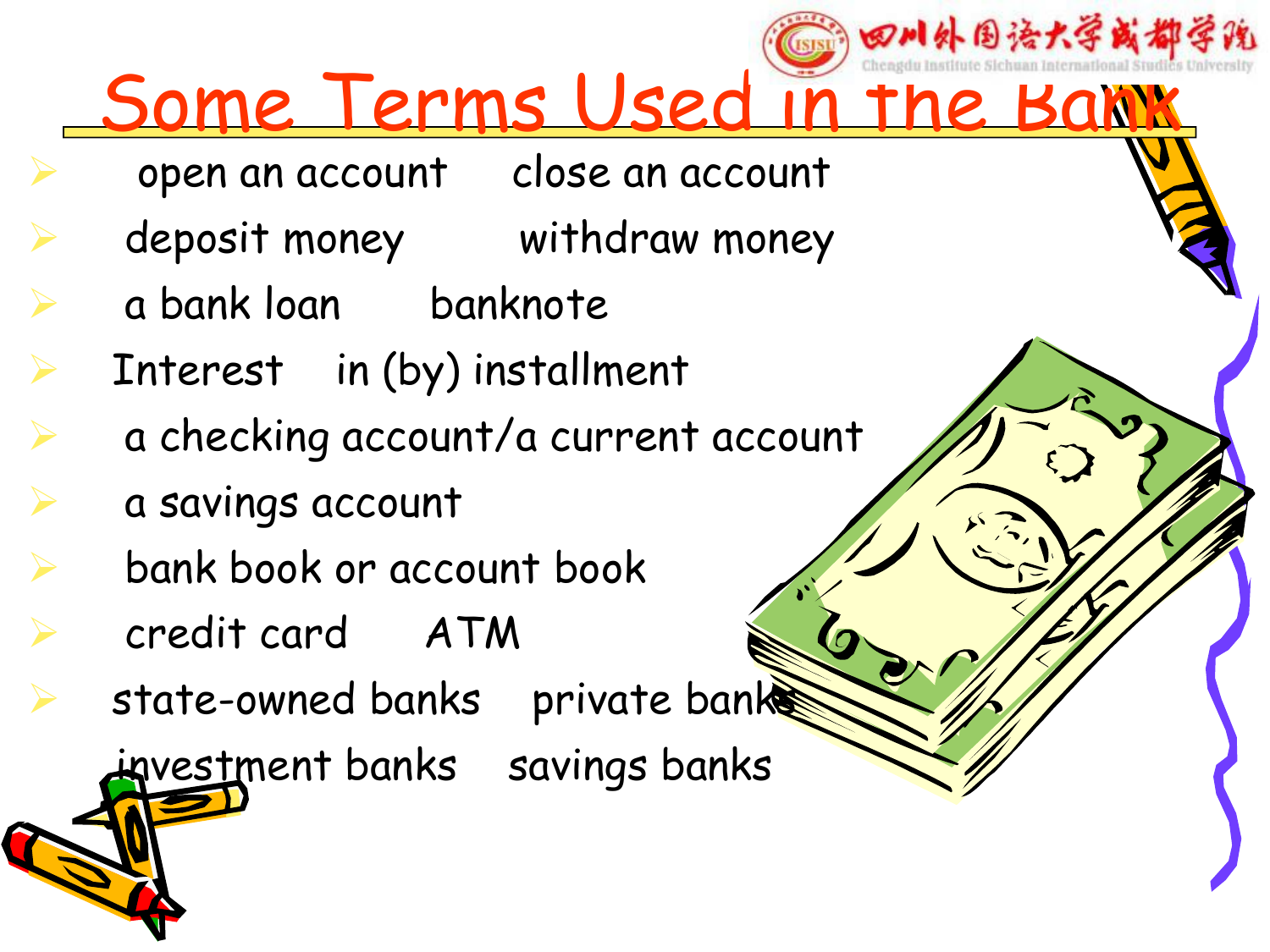





**Bank names**

#### . BC ( Bank of China)



#### . ABC (Agricultural Bank of China)

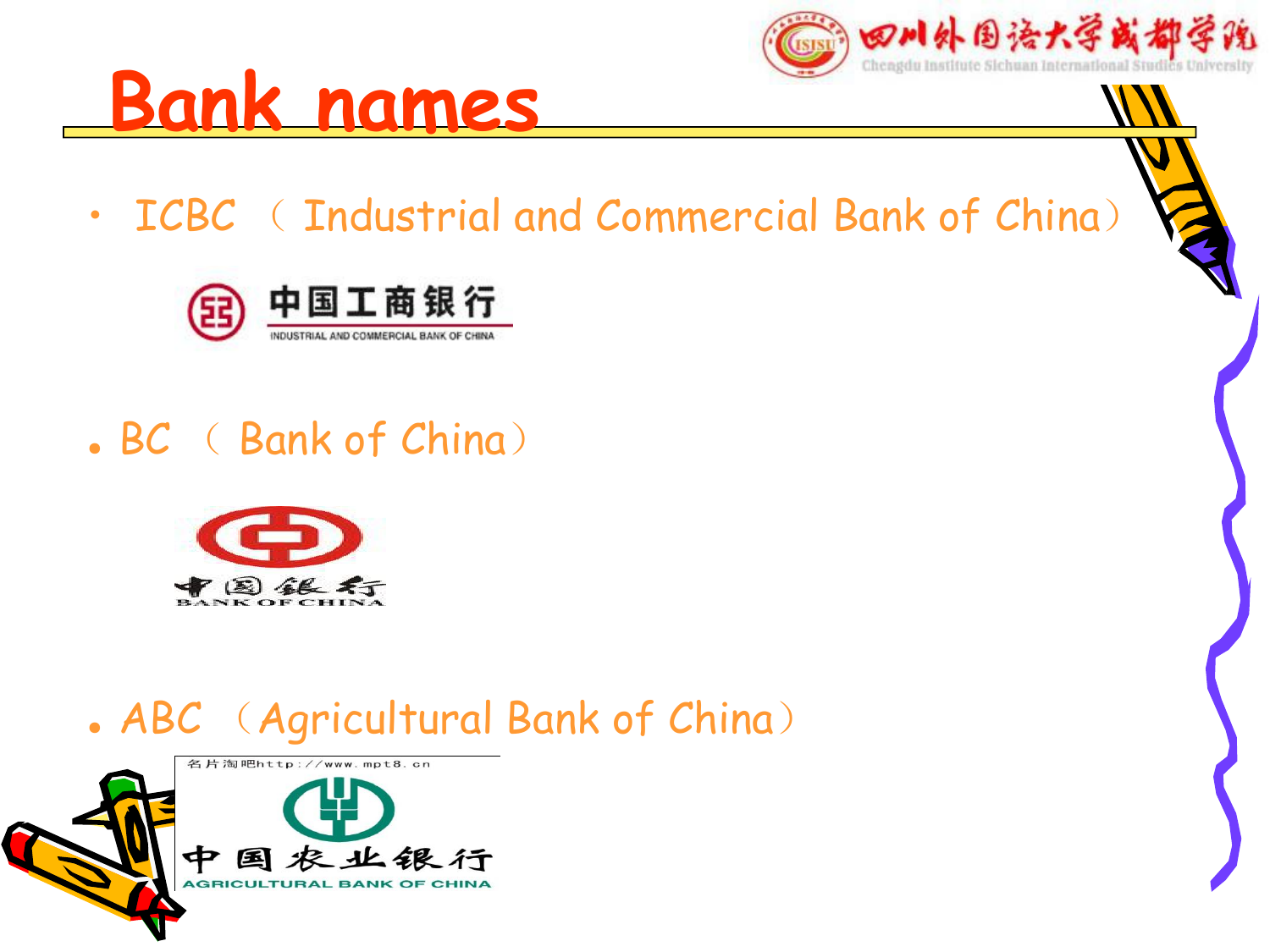

# **Bank names**

#### ●CCB (China Construction Bank)



#### ●Bank of Communications



#### .CMB (China Merchants Bank)

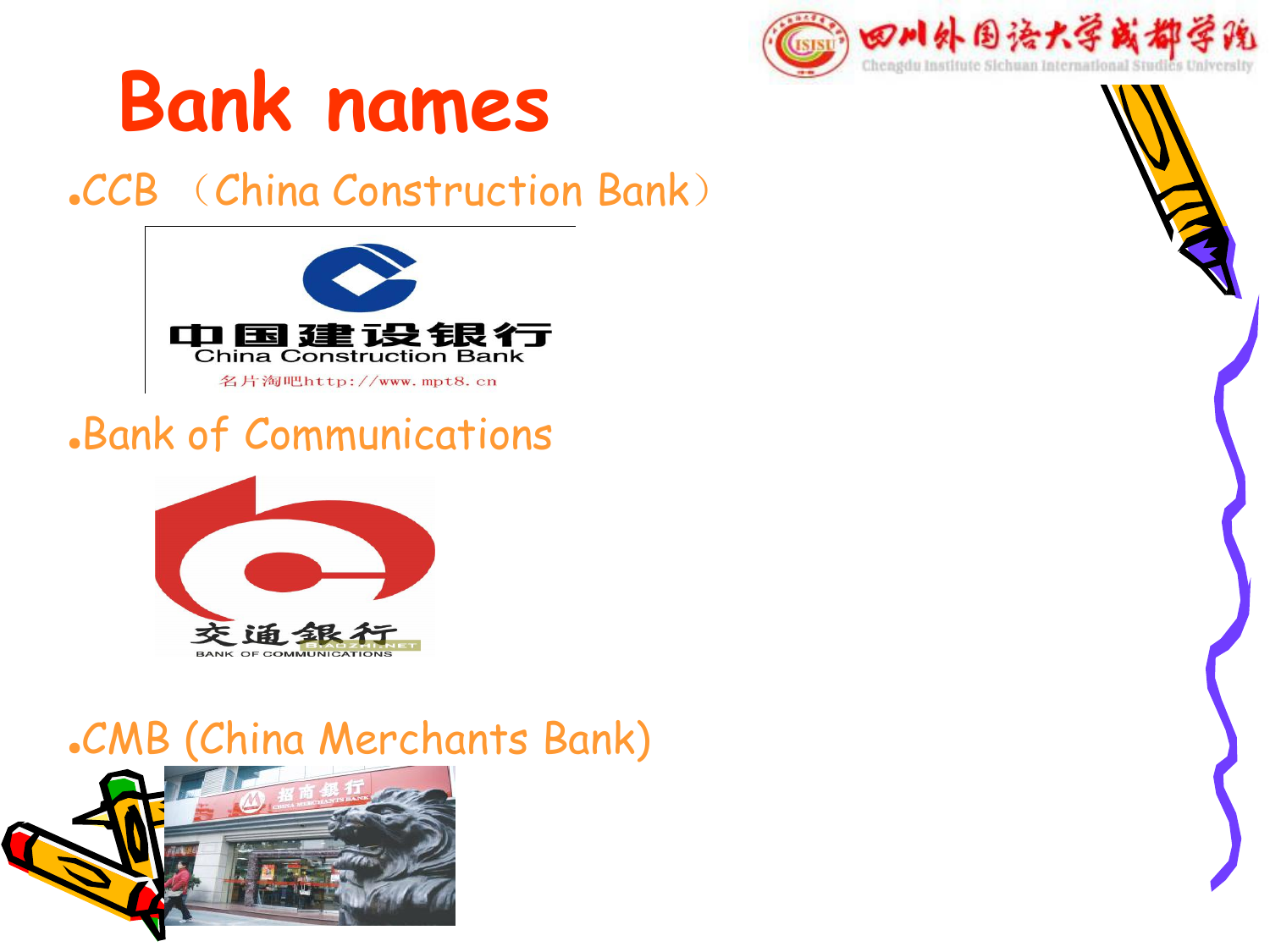

# **Bank names**





•花旗银行

## • Standard Chartered

www.31ian.com



## PBC (The People's Bank of China)

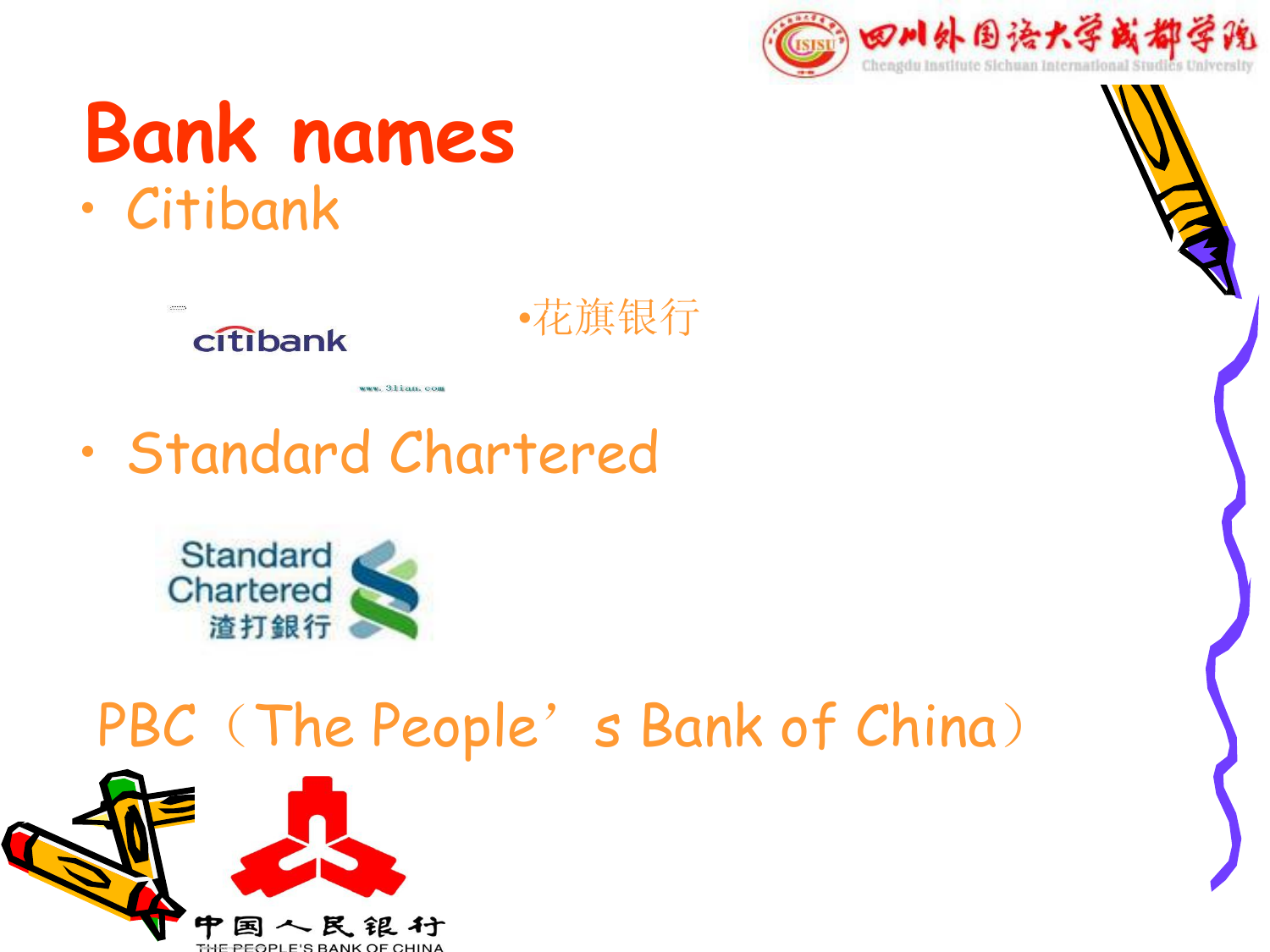

- $\cdot$  1. Did the alithdring up  $\Omega$ ? impression on the bank? Find out the clues.
- 2. Did the little boy want to withdraw money willingly?
- 3. Let's compare the attitudes of the author and the bank officer, who is polite and who is sarcastic?
- 4. In your opinion, is the bank officer a good man or not?

**Ethat do you think of the ending of the** ory? What effect may it bring to the story?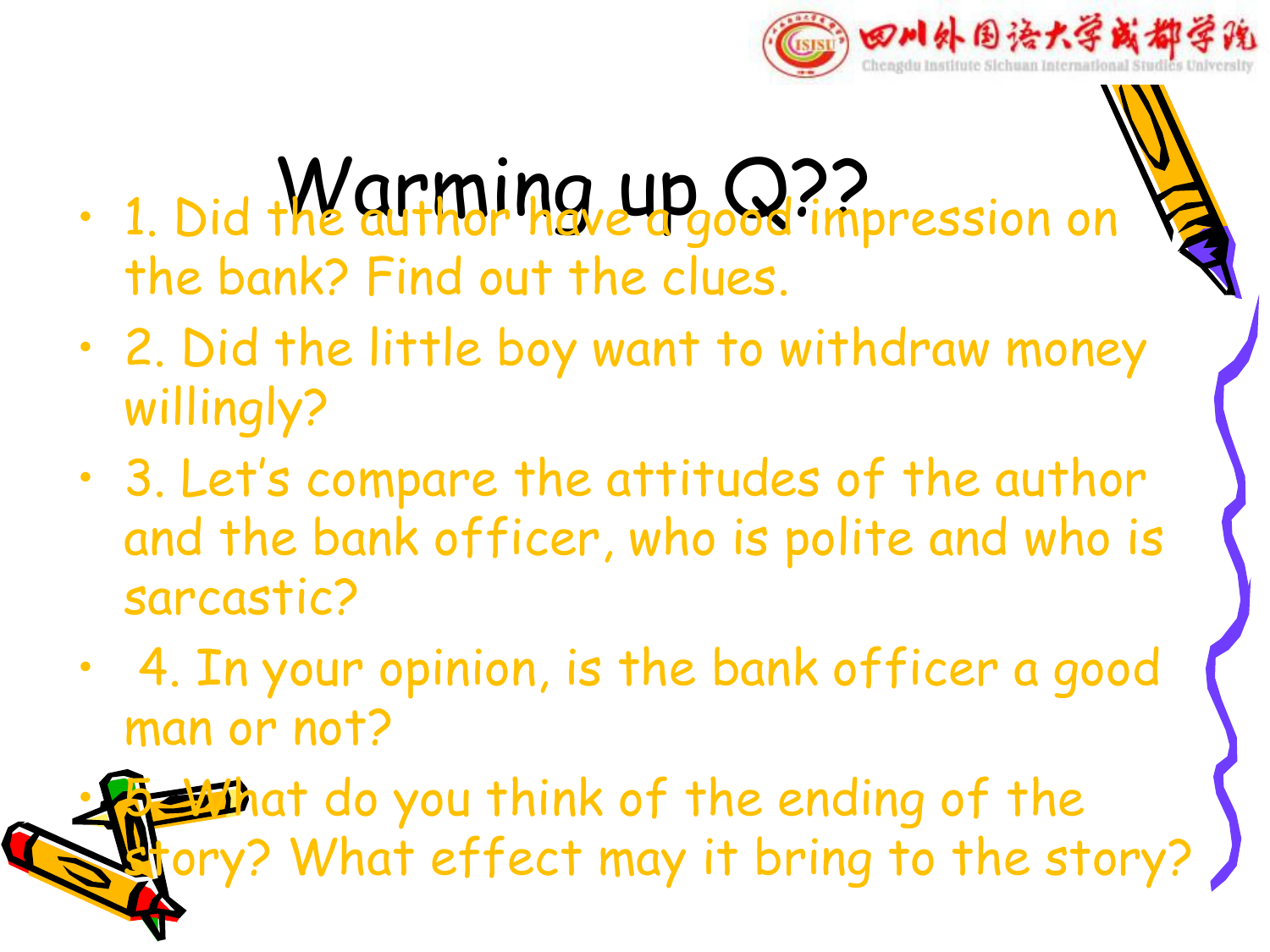

- $\cdot$  One day, a montoney of Restalling an account happening to see a young boy who wanted to withdraw money from his account but was kindly refused by the bank officer.
- $\cdot$  Regarding it was unfair for the young boy, the man had an argument with the bank officer. But the bank officer still insisted that the young boy can't withdraw money without parents' accompany.
- After the young boy left ,then the bank officer told the man that the bank got the information that the young boy was threatened by some bad guys for money, and the young boy felt scared , so he went to bank to withdraw money. The bank refused to Fhdraw money for the young boy was for protecting him.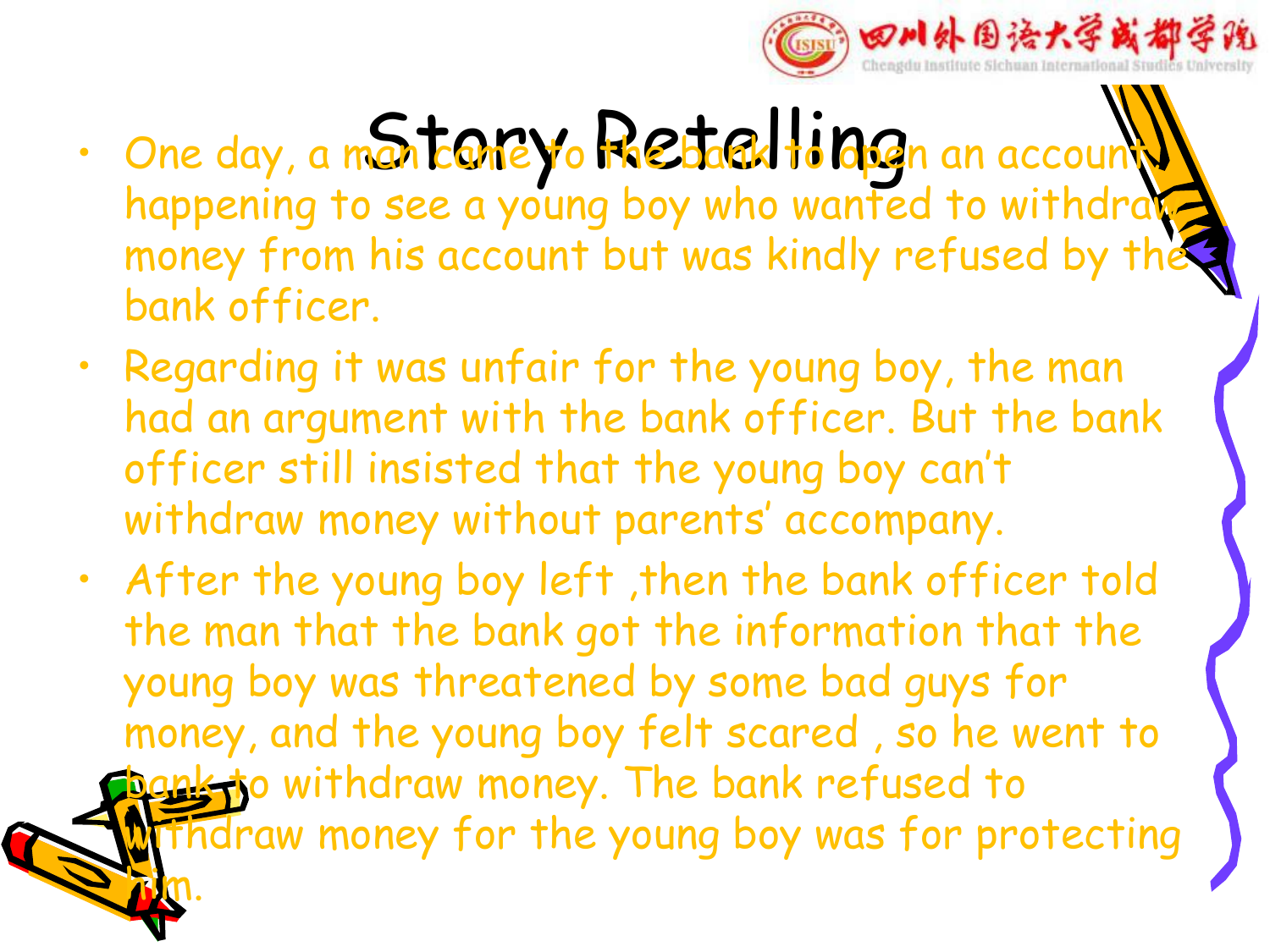

**Part 1 (***para. )* **about:** *1*

**Part 2 (***paras. )* **about:**

**The attitude of the author**'**s friend toward bank.**

**The boy managed to withdraw money from** *2—23* **the bank but was kindly refused.**

Part 3 (*paras.* 24—32) *Fact Part* **about:**

**The bank officer cleared the fact.**

四川外围语大学或都学院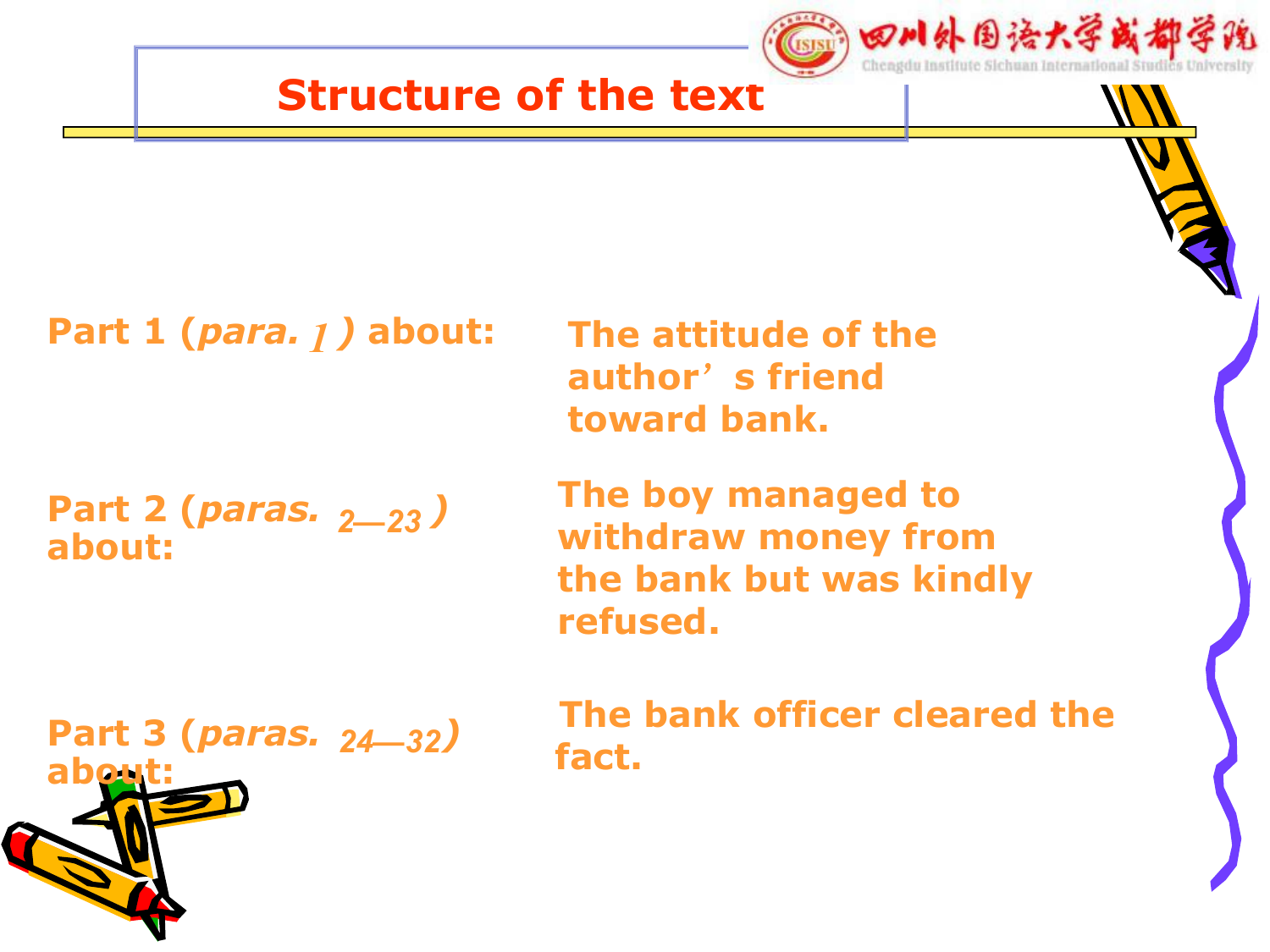- The only difference is that **<b>@ 8M外围法大学或都学院 happen to be money which is yours in the first place.**
- happen to do/to be: to do/to be sth by chance e.g. She happened to be away, so we did not see her.
	- When the fire broke out, I happened to be passing by.
- in the first place: used to introduce a series of points in an argument or to talk about what should have been done, e.g.

I didn't go because, in the first place, I didn't have time. In the second place, I was not feeling very well.

 $\mathbf{B}$  didn't know the quality was so poor.

 $\forall$ bu shouldn't have bought it in the first place.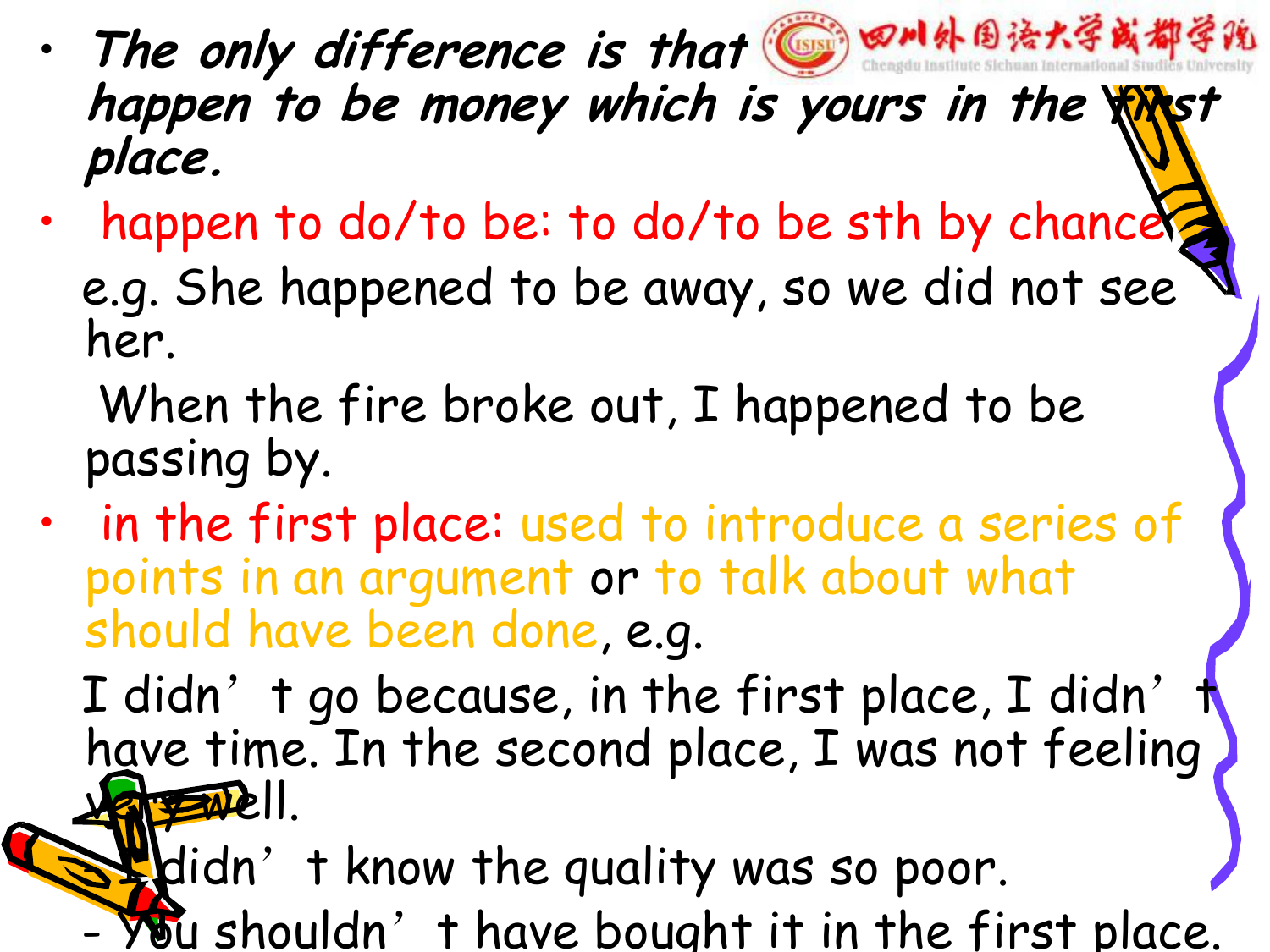#### ◎∞M外围语大学或都学院 (USISI)

#### Subjunctive *mood*

#### 条件句中的虚拟语气

从句中提出一种与客观现实不相符或根本不可能存在的条1 句会产生的一种不可能获得的结果。条件句中的虚拟语气根 的时间有三种不同的形式。

| 时间     | 从句谓语形式                                                                    | 主句谓语形式                                        |  |
|--------|---------------------------------------------------------------------------|-----------------------------------------------|--|
| 将<br>来 | 动词过去式(be<br>$\boxplus$ were)<br>should + 动词原<br>形<br>were to $+$ 动词原<br>形 | would / should / might / could +<br>动词原形      |  |
|        | 动词过去式(be 用<br>were)                                                       | would / should / might / could +<br>动词原形      |  |
|        | had+动词过去分<br>词                                                            | would / should / might / could<br>have+动词过去分词 |  |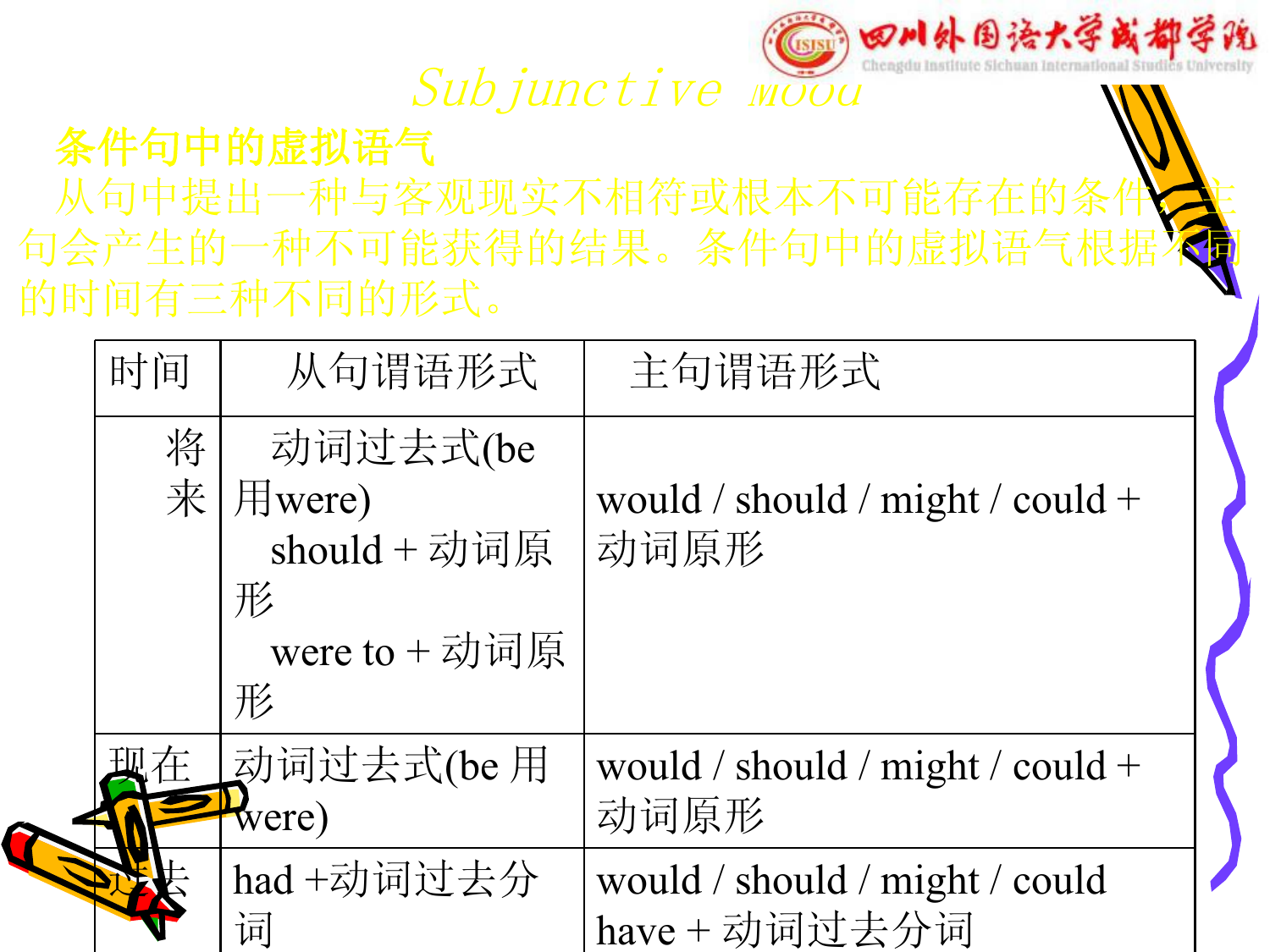- 2. 条件句中的虚拟语气的举例管例 四川外国语大学或都学说
- (1) 将来时的条件句中的虚拟语气。如:
- If he should go to Qing Hua University, he would make full use of his time. 如果他要上清华大学的话, 他 就会充分利用他的时间了。
- If he were to come here, he would tell us about it.  $\text{Im}$ 果他要来的话,他会通知我们一声。 我们要来的话,他会
- (2) 现在时的条件句中的虚拟语气。如:
- If he were free, he would help us. 要是他有空的话,它 会帮助我们的。
- If he studied at this school, he would know you well. 如果他在这所学校学习的话,它会对你很熟悉。
- (3) 过去时的条件句中的虚拟语气。如:
- If <sup>I</sup> had seen the film, <sup>I</sup> would have told you about it. 我如果看过这场电影,我会把电影内容告诉你了。
- **At I h**ad got there earlier, I would have met Mr. Li.  $\text{M}$ 保我早点到那儿,我就会见到了李先生。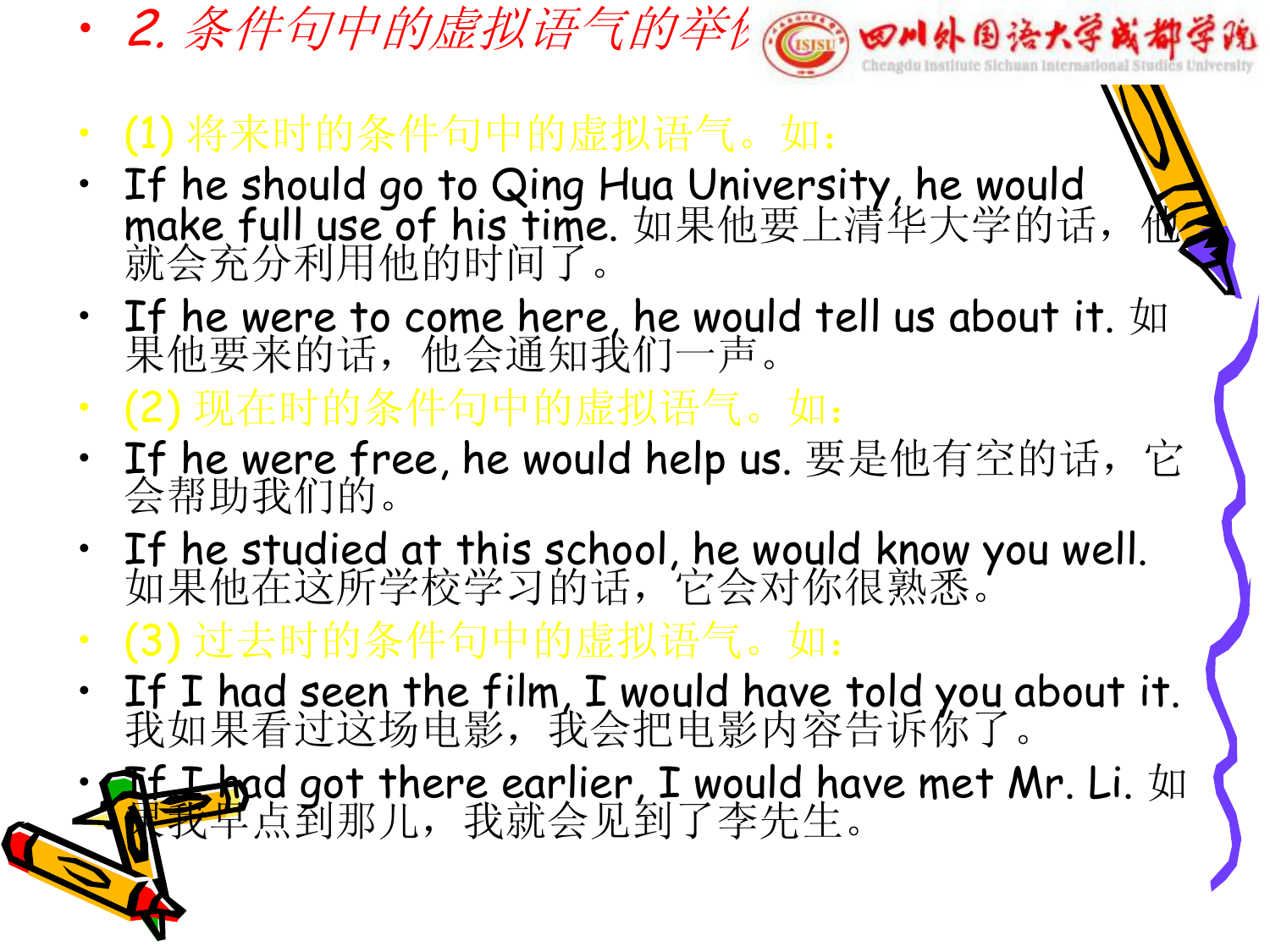

- The suffix "-er" often refers to things as well as to people.
	- e.g. can-opener pain-killer cooker boiler bomber duster dish-washer

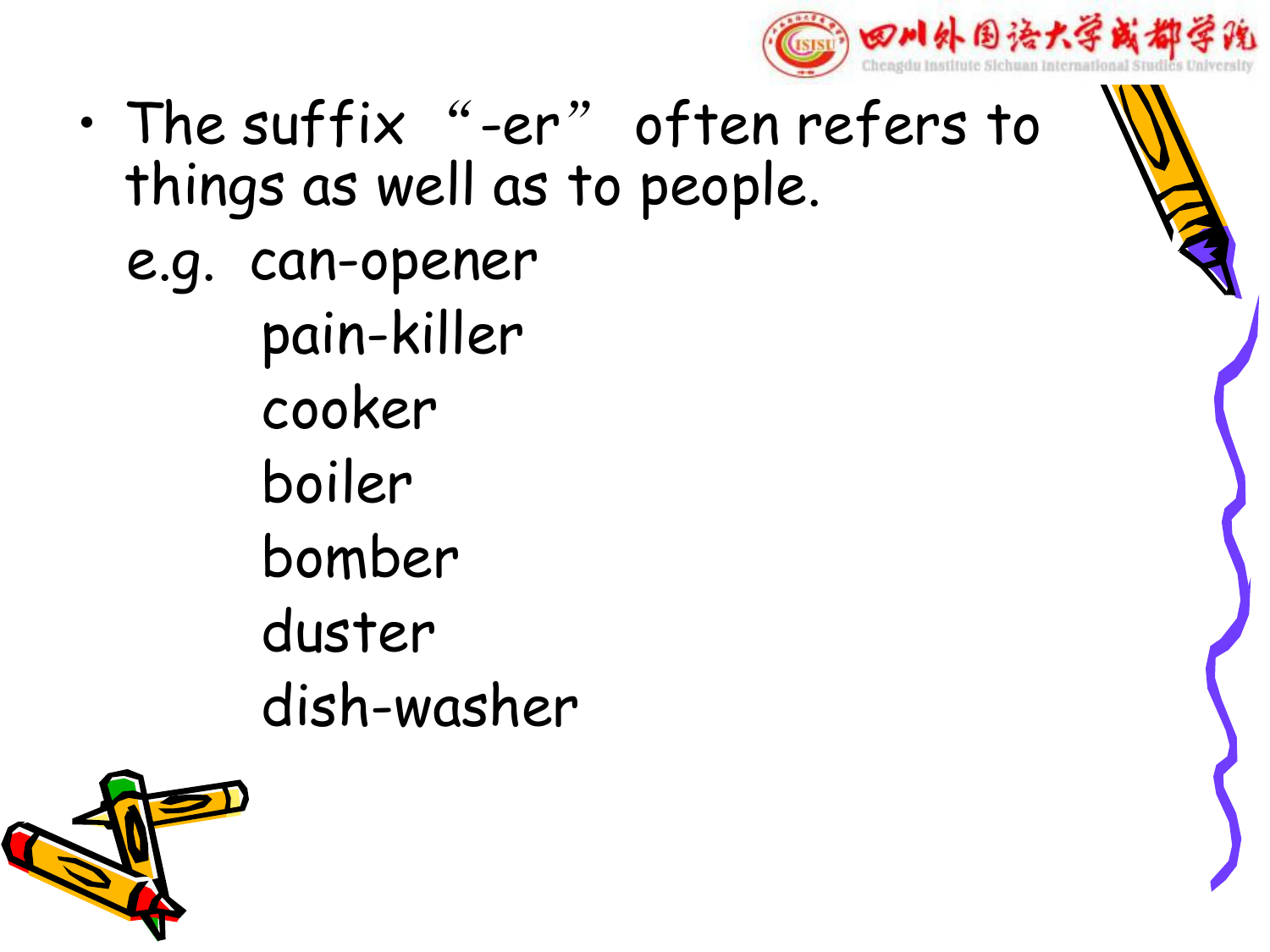

- **…he looked more like <sup>a</sup> kid from <sup>a</sup> prep school than <sup>a</sup> customer in <sup>a</sup> West Side bank.**
	- **more... than...: rather than** 与其说后者, 倒不如说前者**;**是**……**而不是**……**
- e.g. Hearing the loud noise, the boy was more surprised than frightened.
- Catherine is more diligent than intelligent.

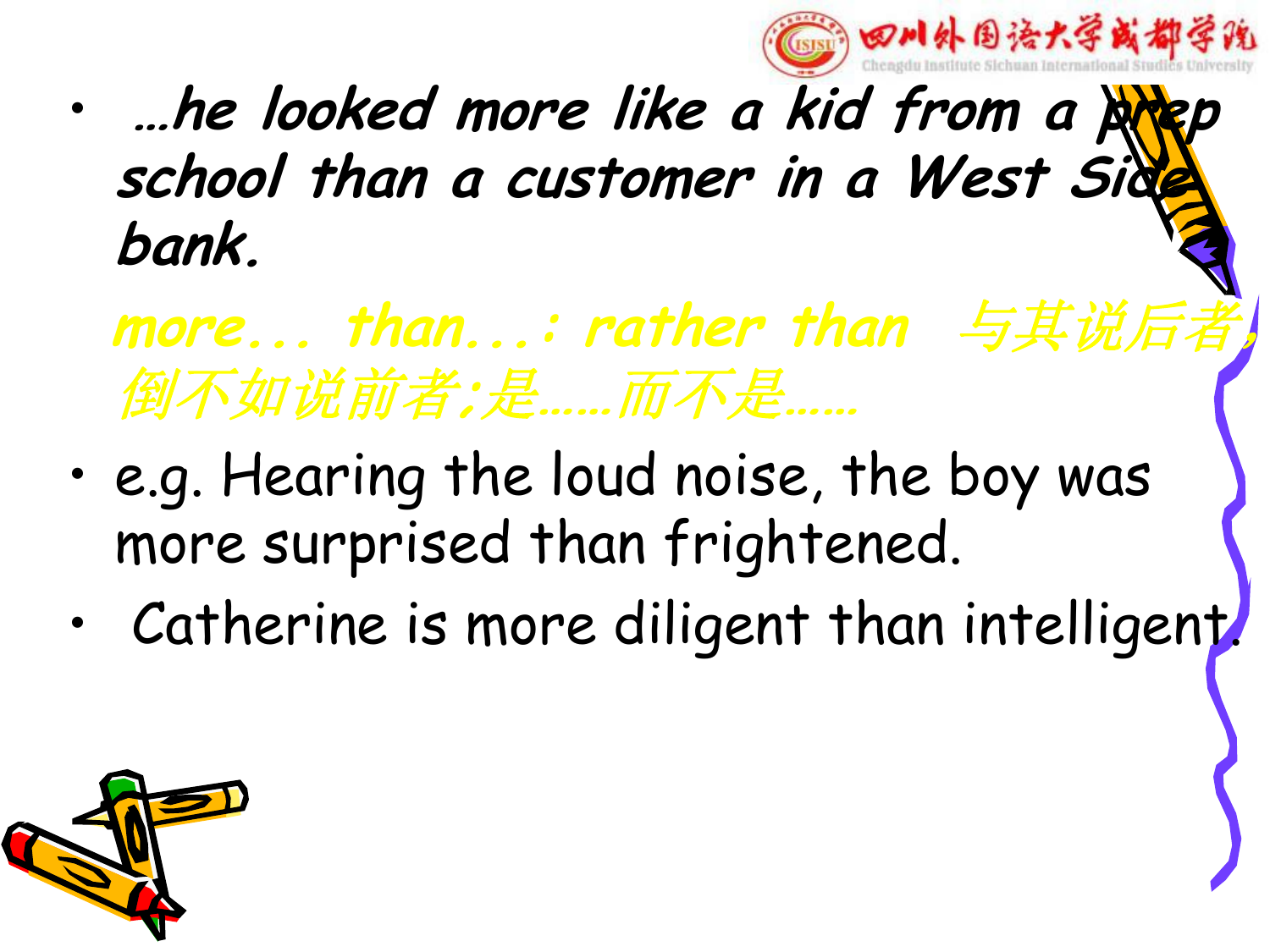**CERT** • no more... than.../not any more... ITIUTIN neither... nor...前者和后者一样都不 e.g. Jack is no more diligent than John. He can not speak French any more than I can.

四川外国语大学或都学说

• no more than/not any more than: only $\mathbb K$ 仅,只有

e.g.<br>Money is no more than our servant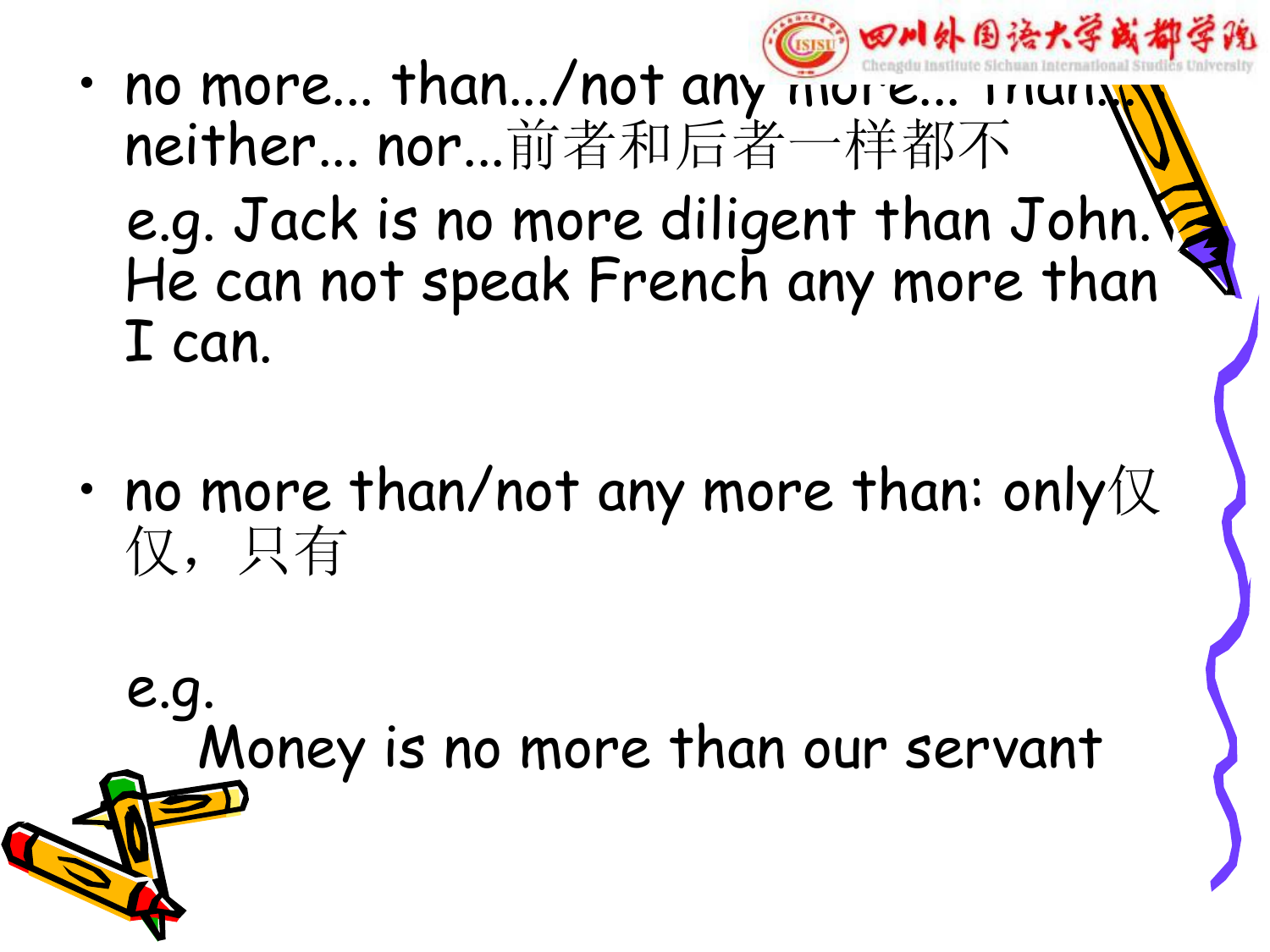Usages of "more inun W

- more than + numeral: over  $\pi$ 止,以上
	- e.g. I have known David for more than 20 years.
- more than + n: not only 不仅仅是
	- e.g. Jason is more than a lecturer; he is a writer, too.
	- Modern science is more than a large amount of information.
- more than + adj.: very, quite 很,非常

While doing scientific experiments, one must be more than careful with the instruments.

• more than + that clause: over 超过,远非,难以,完 全不能

That is more than I can understand.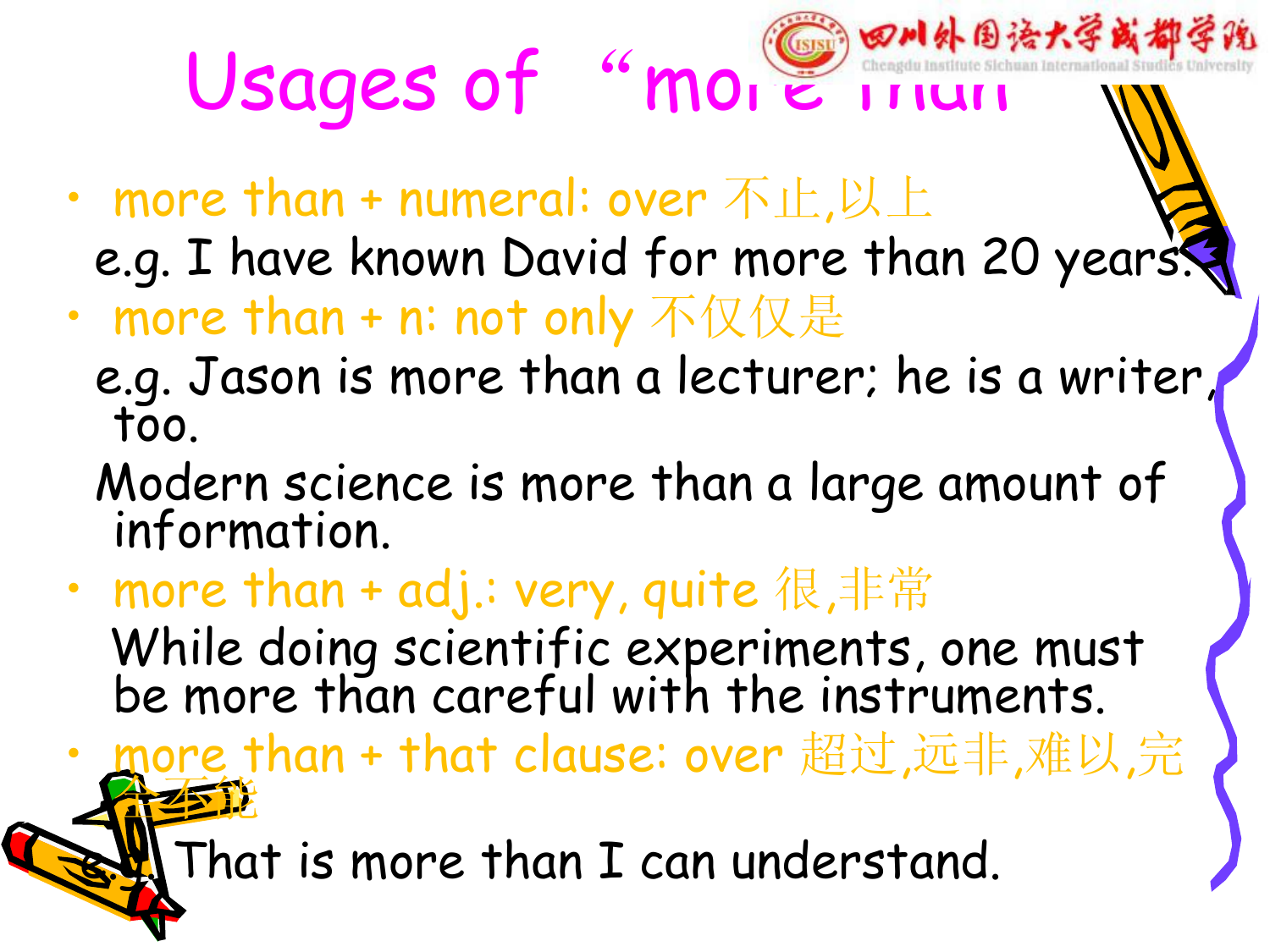## to hold my attention

- to pay attention to
- to give attention to
- to draw attention to
- to catch attention to
- to attract attention to
- to get attention to
- to have sb' s attention



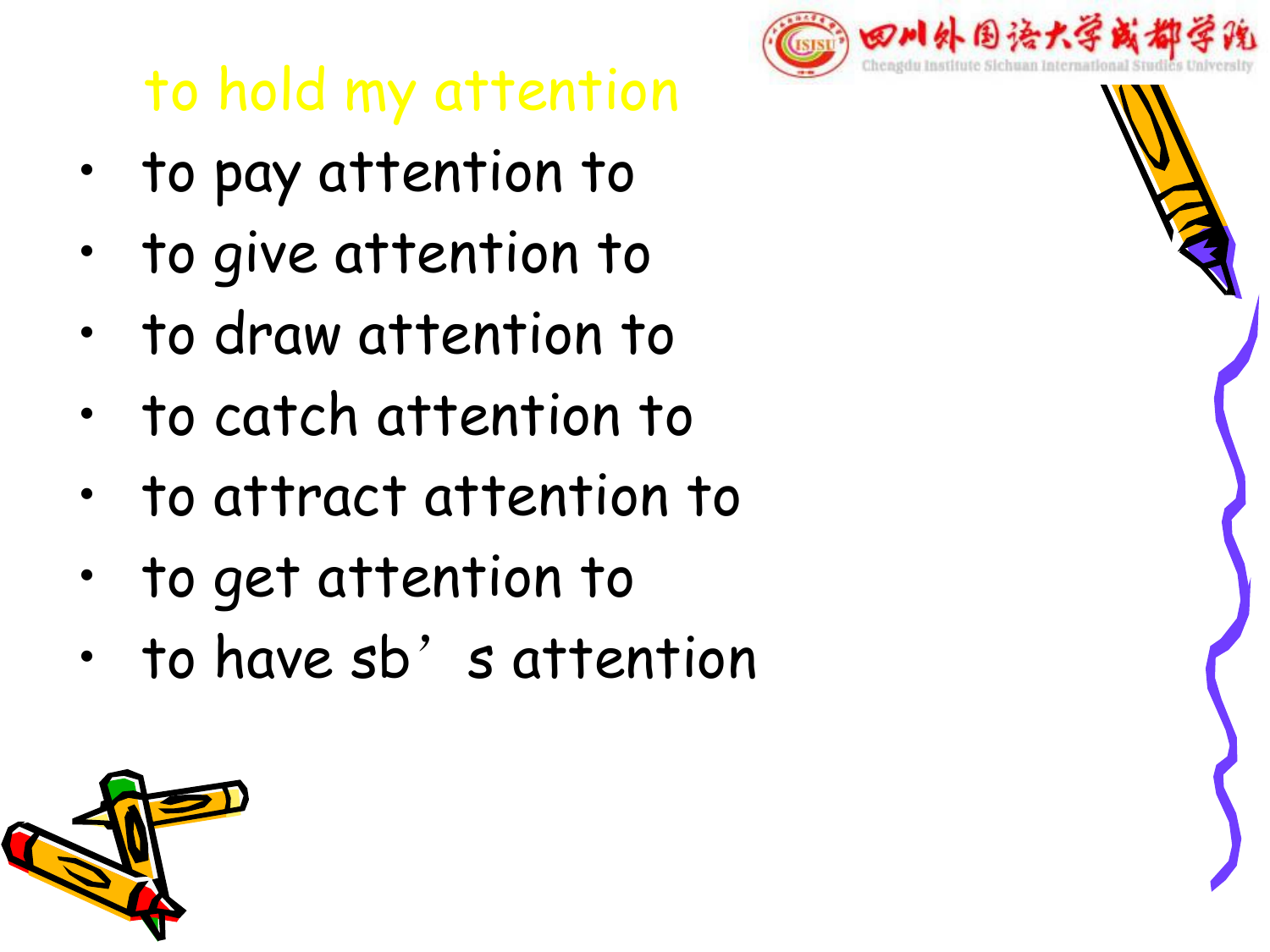四川外围语大学或

- Please turn "because of" into "because" in the following sentence. He prefers to live in warm places because of his poor health. She made a terrible mistake because of
	- her ignorance of the law.

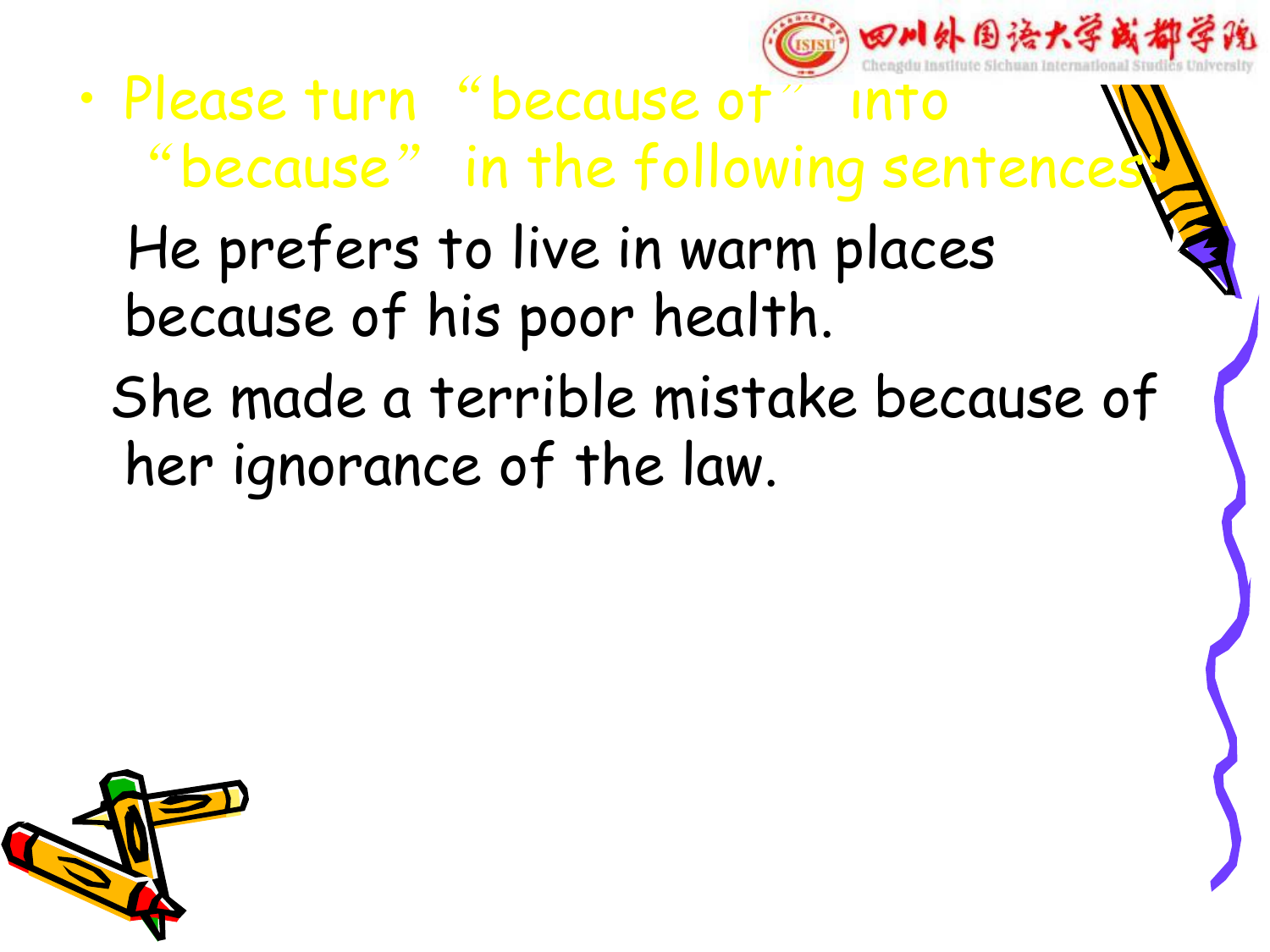



- 1. Mr Li required the computer equipment refe ed \_\_\_\_\_\_\_\_ used in every classroom.• **A.** should be **B.** have to be
- 
- **C.** to be **D.** to being
- **2.** —Yang Liwei has won great honour for our coun try.
- —Who is Yang Liwei?
- - What a question! It is surprising that \_ the first spaceman in China.
- **A.** you didn't know our national hero **B.** to you no **te know him**

**L**you should know nothing about **D.** you knew nothing about him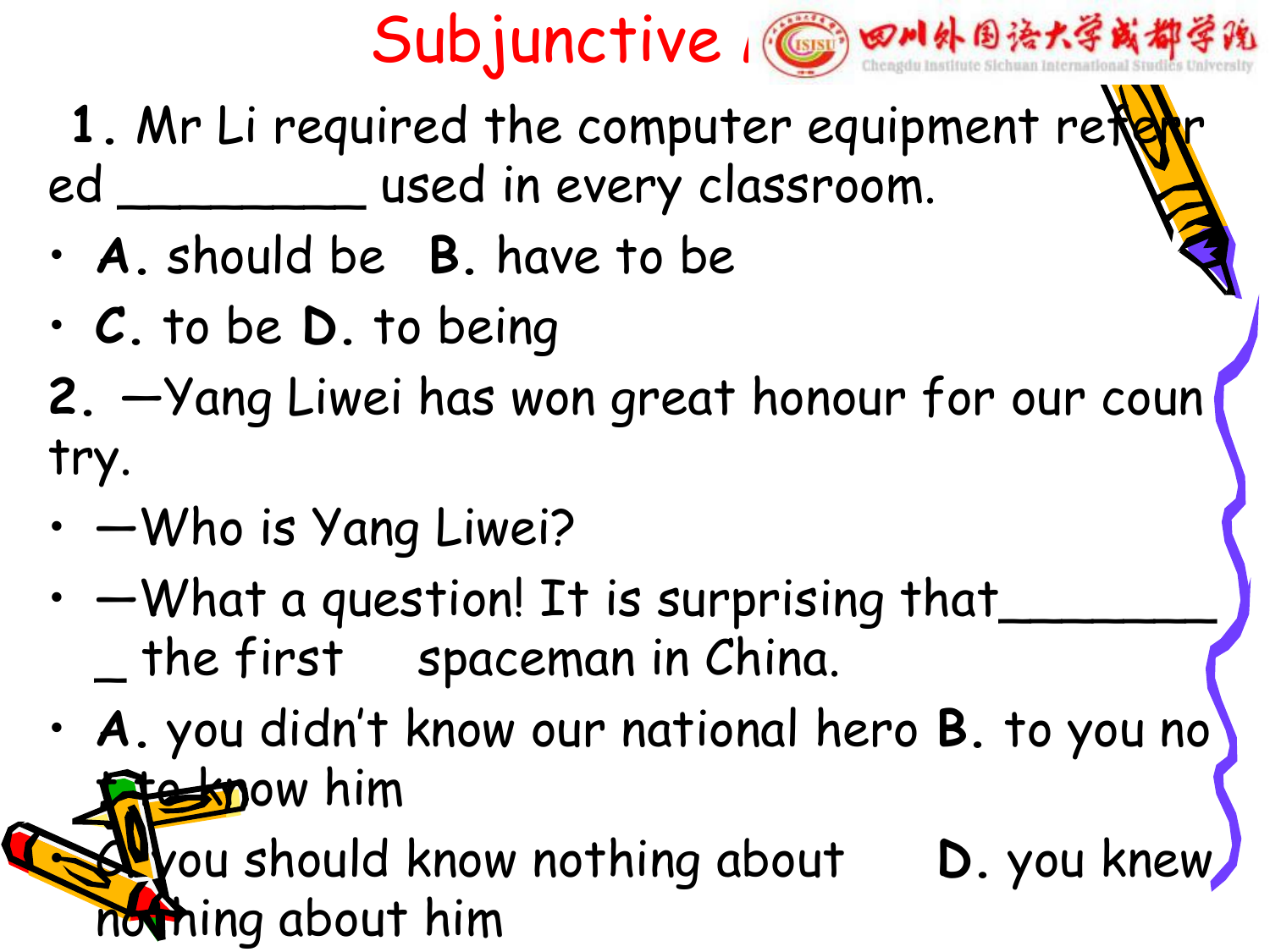· 3. —What courses are you **@ 8M外围语大学或都** erm?



- **A.** I'd decide **B.** I decided
- **C.** I decide **D.** I'm deciding
- **4.** One of the requirements for the fire is th at the material \_\_\_\_\_\_\_\_\_ to its burning temp erature.
- **A.** is heated **B.** will be heated
- **C.** would be heater **D.** be heated

**Bo**bert wishes that he \_\_\_\_\_\_\_\_\_ business **in**stead of history when he was in university. • **A.** studies **B.** studied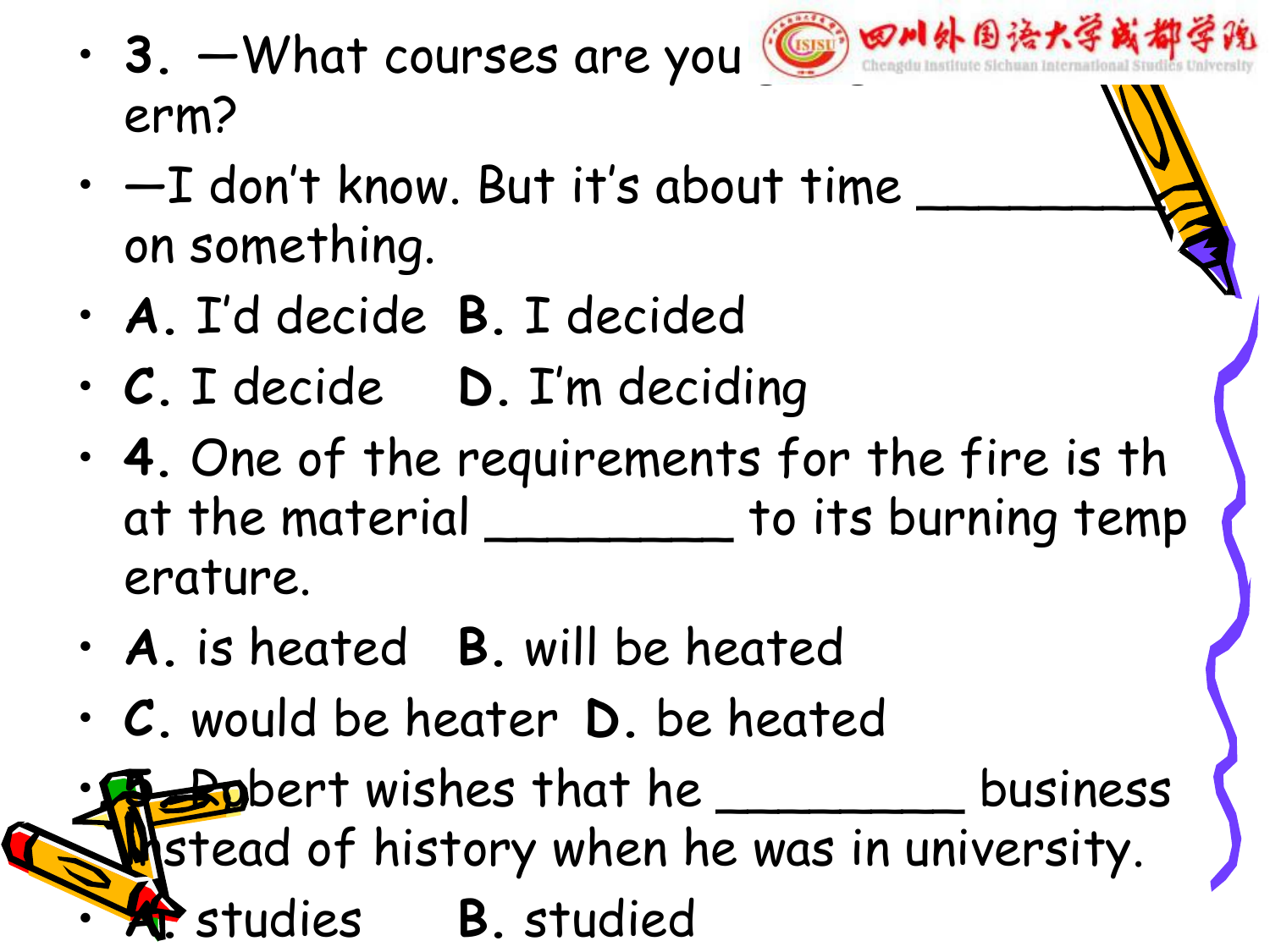- 四川外围治大学 • 6. My demand is that the information d to in my report \_\_\_\_\_\_\_ to Mr. Brown i hout delay.
- **A.** to be e-mailed **B.** e-mailed
- **C.** be e-mailed**D.** being e-mailed
- **7.** He was very busy yesterday, otherwise he  $\_$  to the meeting.
- **A.** would come **B.** came
- **C.** would have come **D.** had come
- **8.** Without electricity human life \_\_\_\_\_\_\_\_ quite different today.
	- **A.** is **B.** will be

**Et** would have been **D**. would be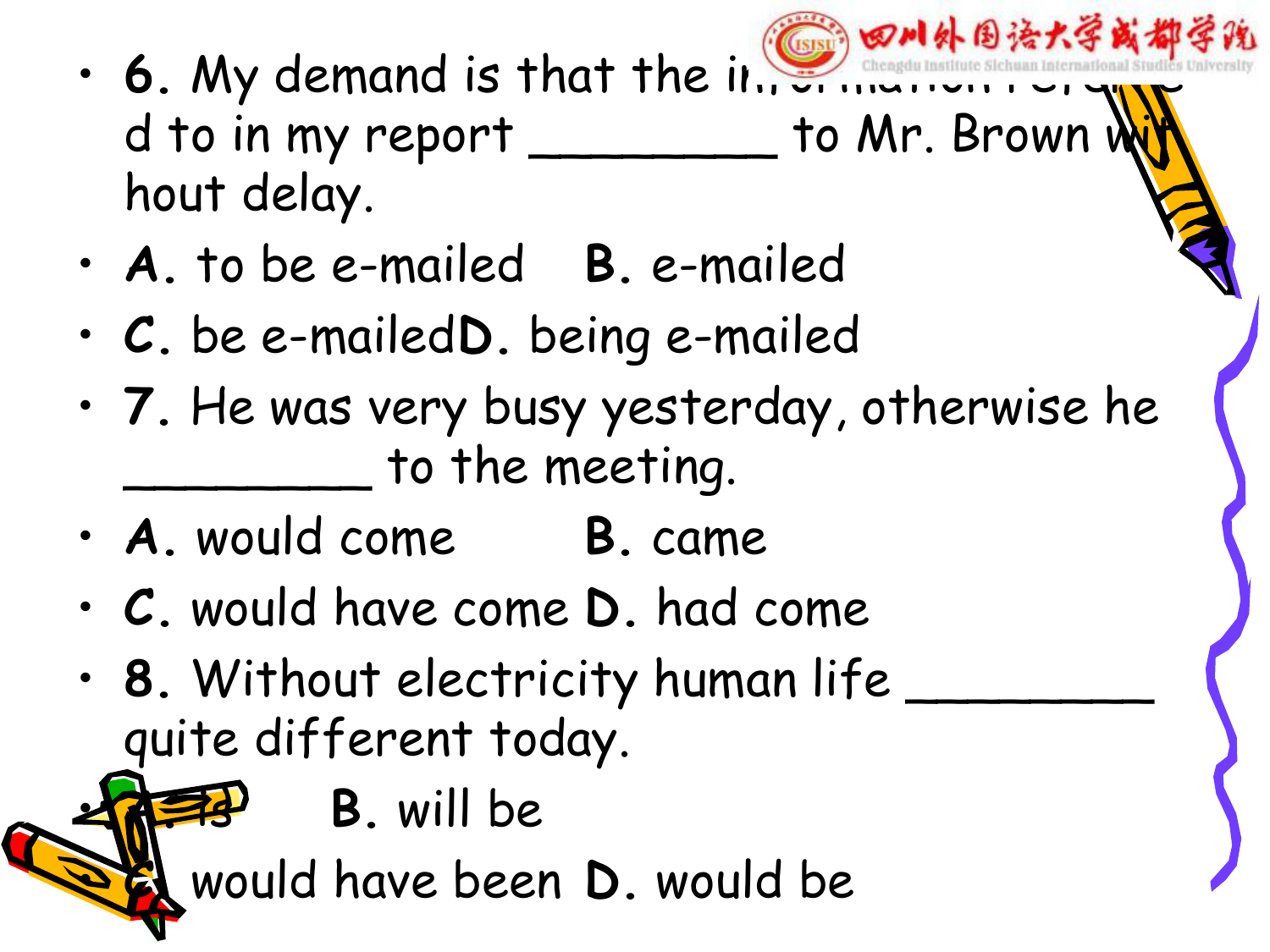- 四川外围语大学或都学说 (ISISI • 9. If he had not gone out in the state he \_\_\_\_\_\_\_\_\_\_ alive now.
- A will be **B.** would be
- **C.** would have been **D.** is
- **10.** If only I \_\_\_\_\_\_\_\_ how to operate an electronic computer as you do.
- **A.** had known **B.** would know
- **C.** should know **D.** knew

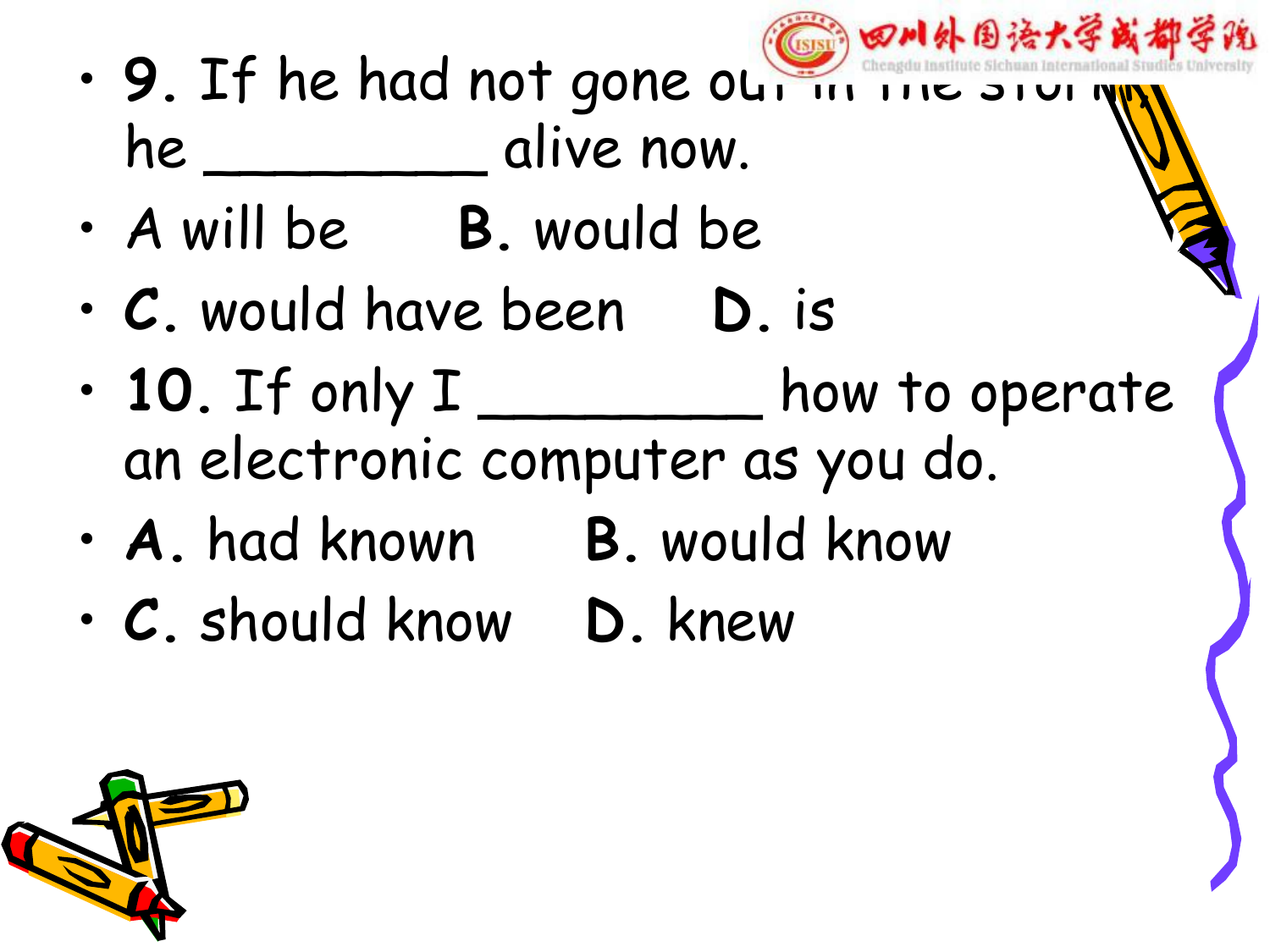

• I don't think twice. think twice: think carefully e.g. This will teach her a lesson. Now she will think twice before she borrows money.

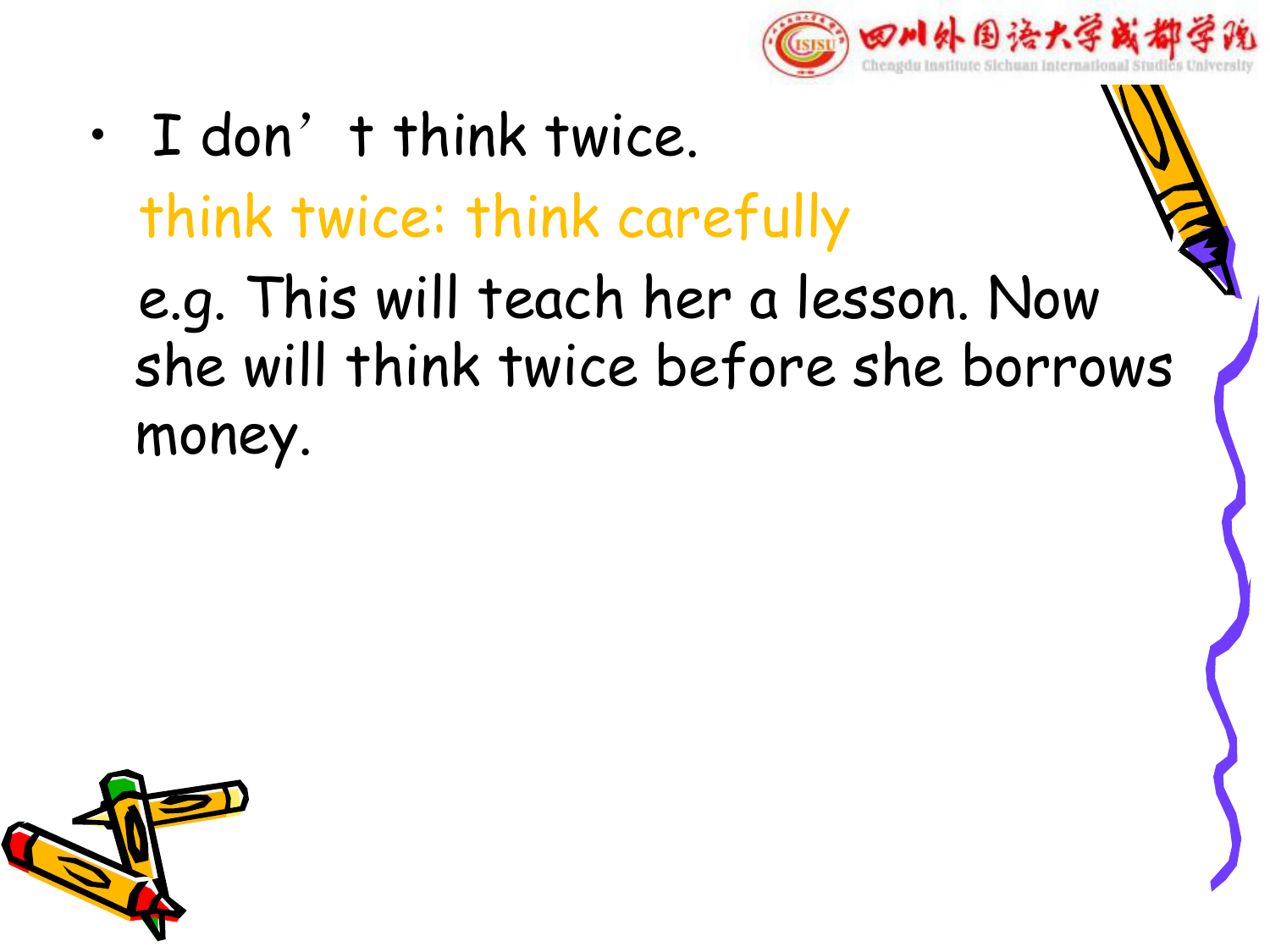

- …this boy is old enough to deposit his money.
	- adj. + enough
	- be strong/tall/quick/rich etc. enough to do sth
	- e.g. He is not strong enough to hold the heavy box.

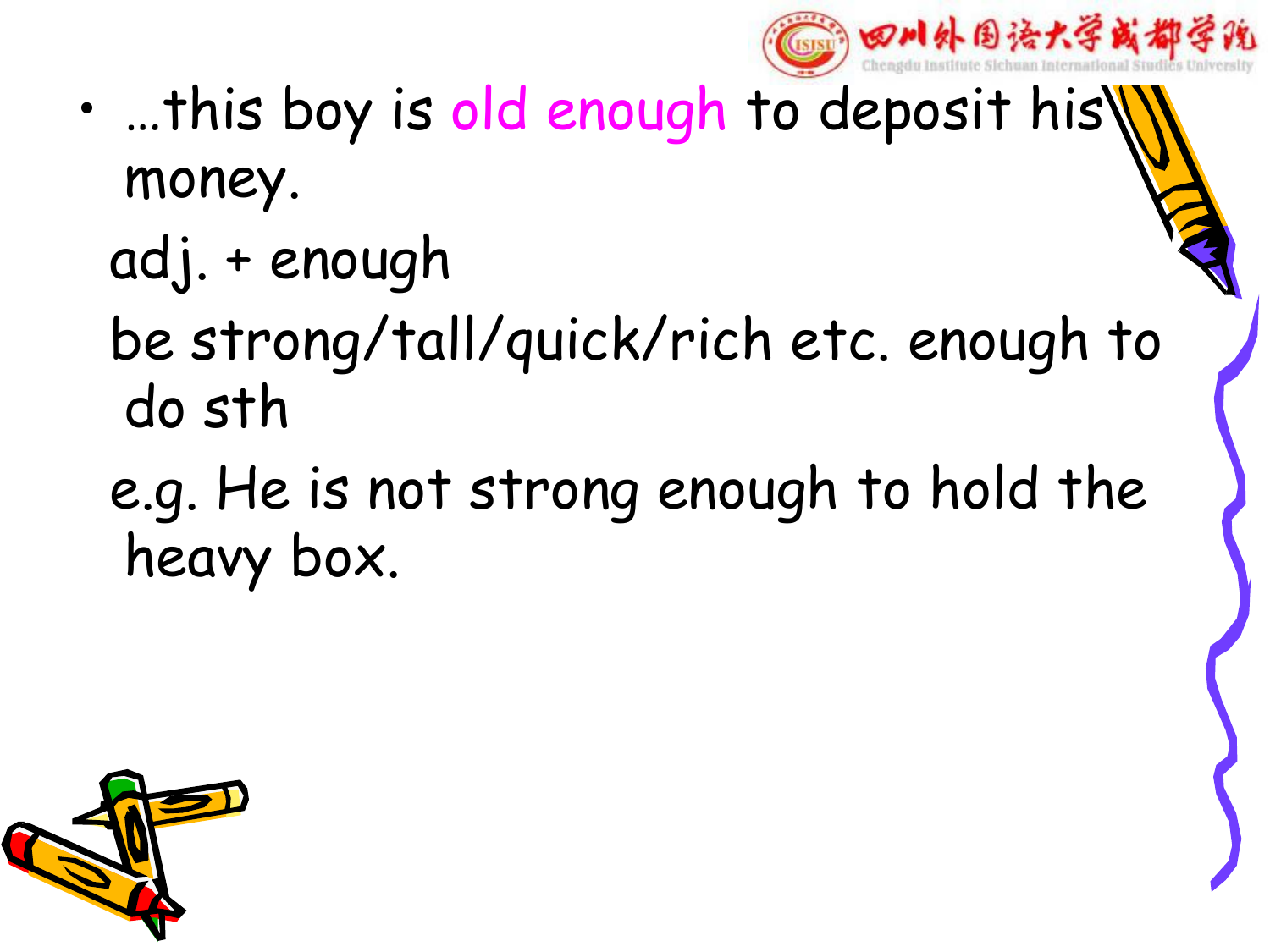- And since there doesn't seem ( 田 田川外国法大学或都学院 to whether it's his mother..., the bank's so caller policy is clearly ridiculous.
- **since: it is used here to give the reason for something**既然
	- e.g. Since you already know something about it, let me tell you the whole story.

Since you are all here, let' s discuss it now.

- **as to (whether, who, which, etc.): concerning, about**关于
- e.g. I can't decide as to when we should start. It is still unclear as to who this car belong to. She was uncertain as to why her boss offered her that job.

" as to" can be dropped. • **so-called: used when you think the name given is wrong or improper.**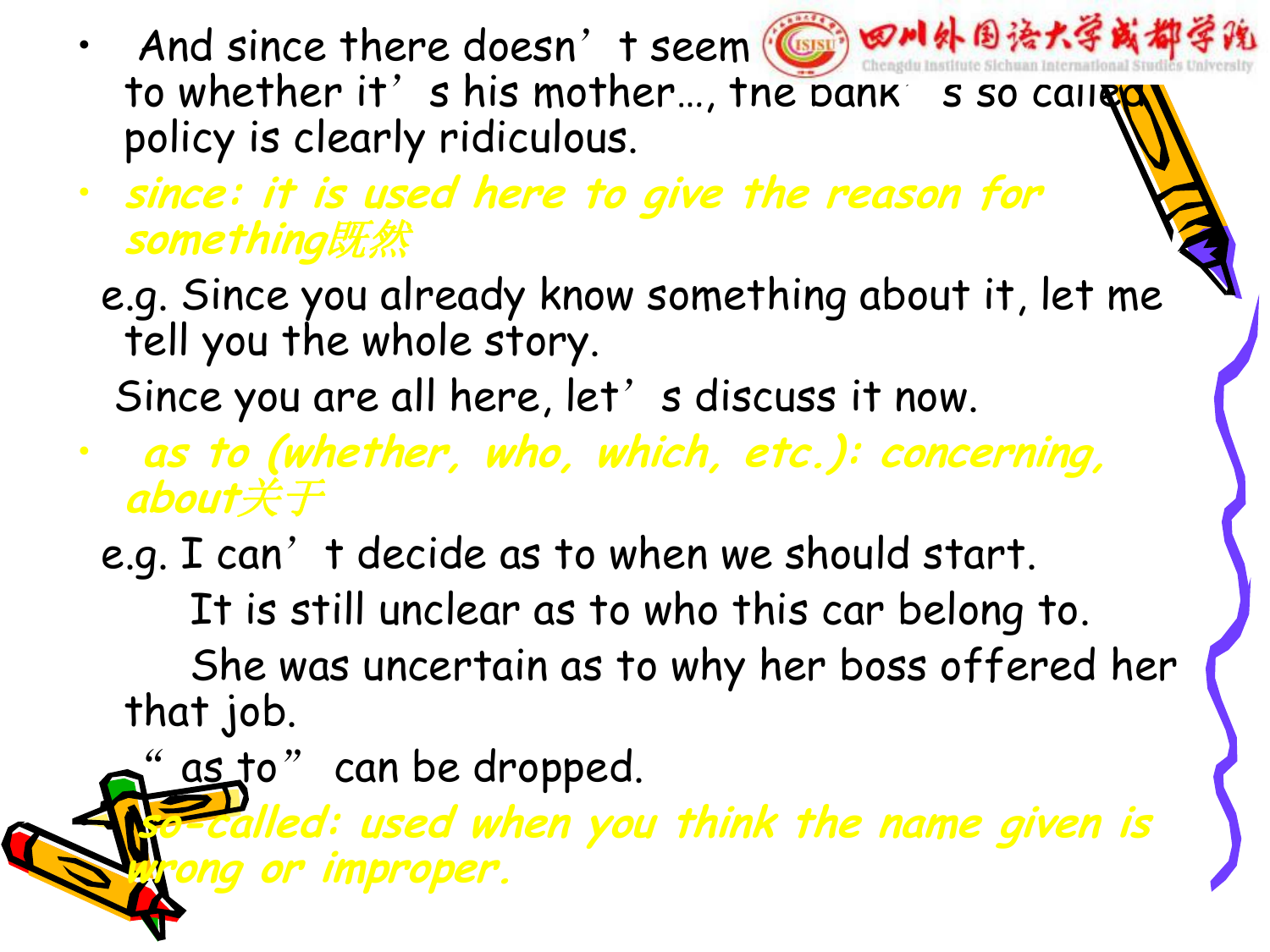

- It may seem ridiculous to you... put that is  $\frac{1}{10}$ bank's policy and I have no other choice but follow the rules.
- **May…but…: is used to show that although one thing is true, something else that seems very different is also true, e.g.**

You may be rich, but you can't buy everything. I may be stupid, but  $I'$  m not as stupid as you think.

• **have no (other) choice but to do sth.** e.g. I have no other choice but to wait until he comes back

**He had no choice but to leave the company.**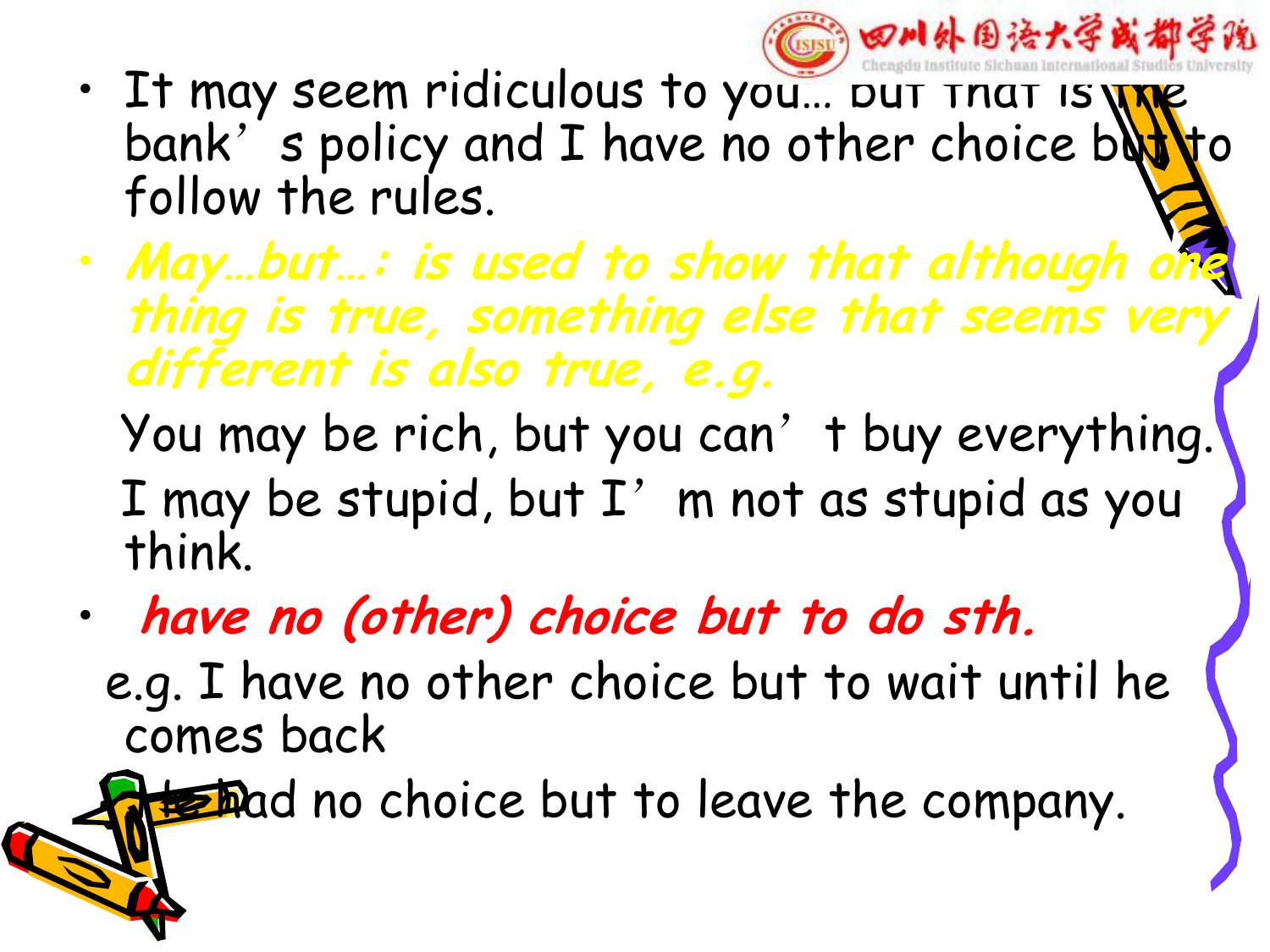

- he replied in a voice rising slightly in irritation.
- "rising slightly" is a present participle phrase modifying "voice".
	- e.g. She looked carefully at the two cards lying on the table.
	- "in irritation": the prep. "in" is used to show the feeling one has when one does sth.
	- e.g. She walked slowly back home in deep thought.
		- They looked at me in astonishment.
	- "How do you know my name?" she asked in surprise.

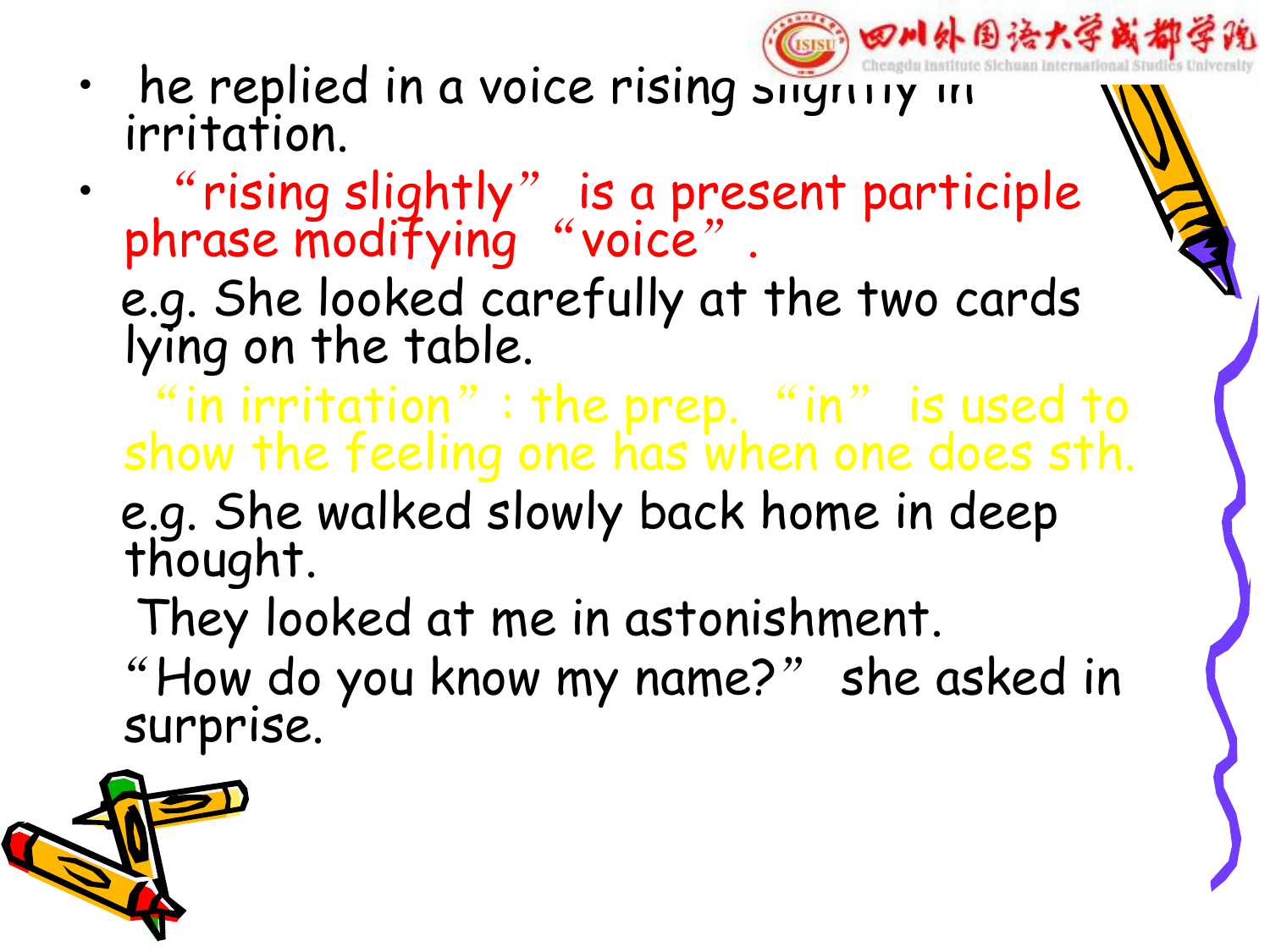

- I moved in for the kill.
	- go/move in for the kill: prepare to finish of $\mathbb{N}$ an opponent 准备干掉或打倒对手 Figure of speech: hyperbole: It is the deliberate use of
	- overstatement or exaggeration to achieve emphasis, homor etc. 夸张 e.g. He almost died laughing.
- I zeroed in on the officer. zero in on sb/sth: aim guns, etc. at (a particular target); fix the attention on sb/sth #推准;集中注意力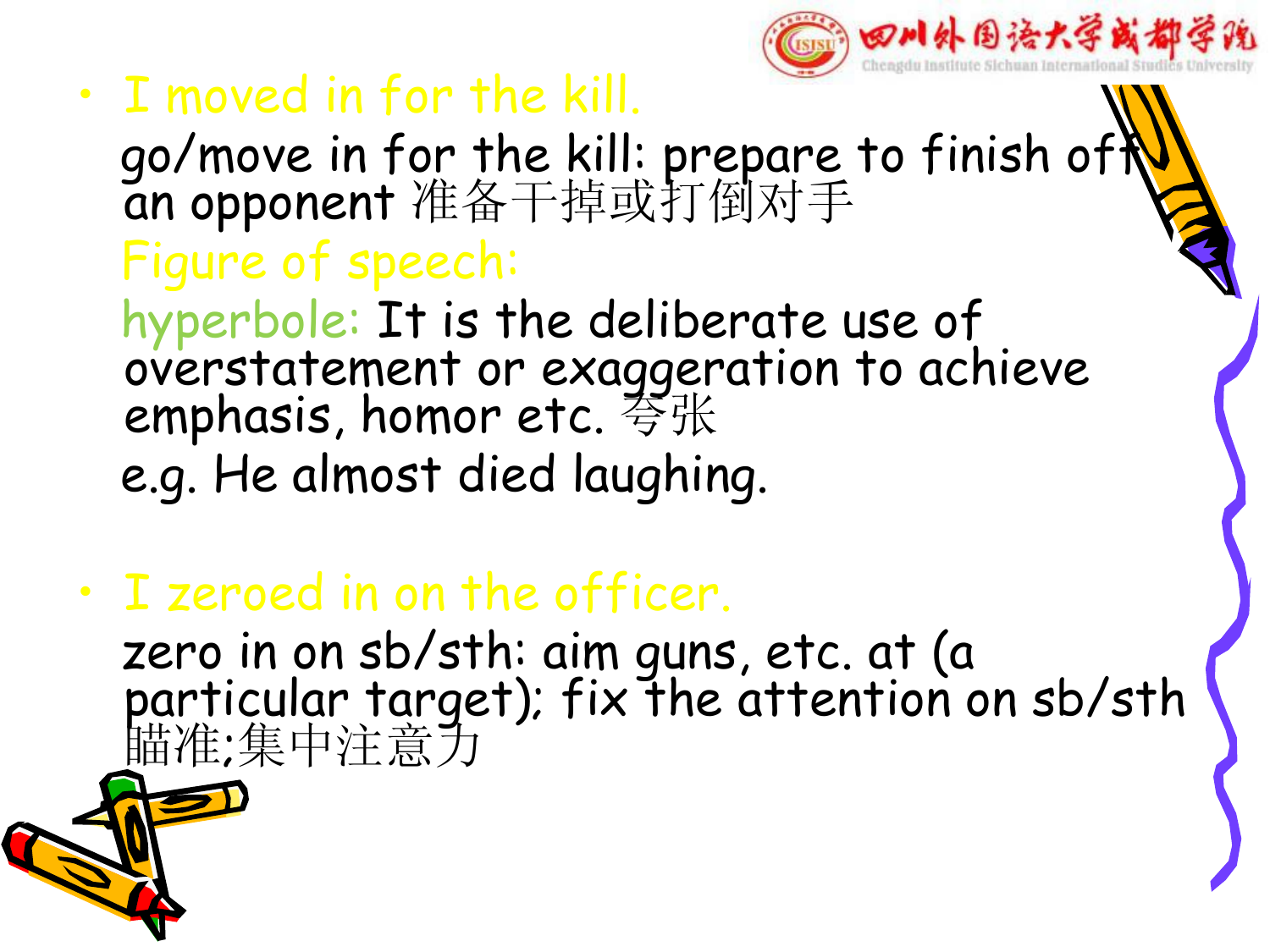

• You are really getting cheated.

"To get cheated" is another way of saying "to be cheated" with emphasis on the  $\sqrt{2}$ action rather than the state. It is common in informal English. Notice that the sentence is in the present continuous passive.

e.g. Joe got arrested for drunken driving last Saturday evening.



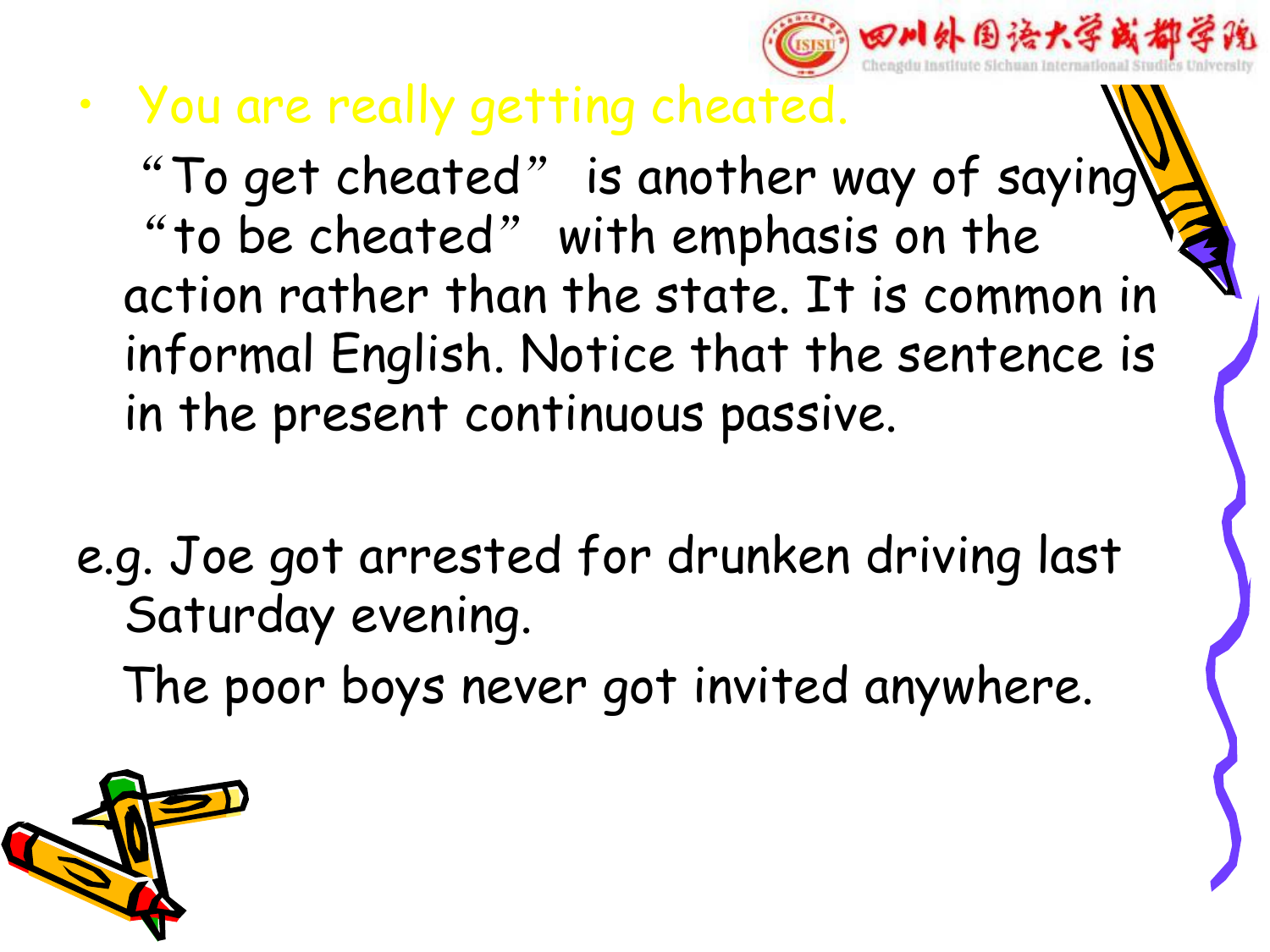

- ... you really shouldn't have intertered
	- shouldn't have done should have done
	- e.g. You shouldn't have been so careless.
		- You're so lazy. This work should have been finished yesterday.

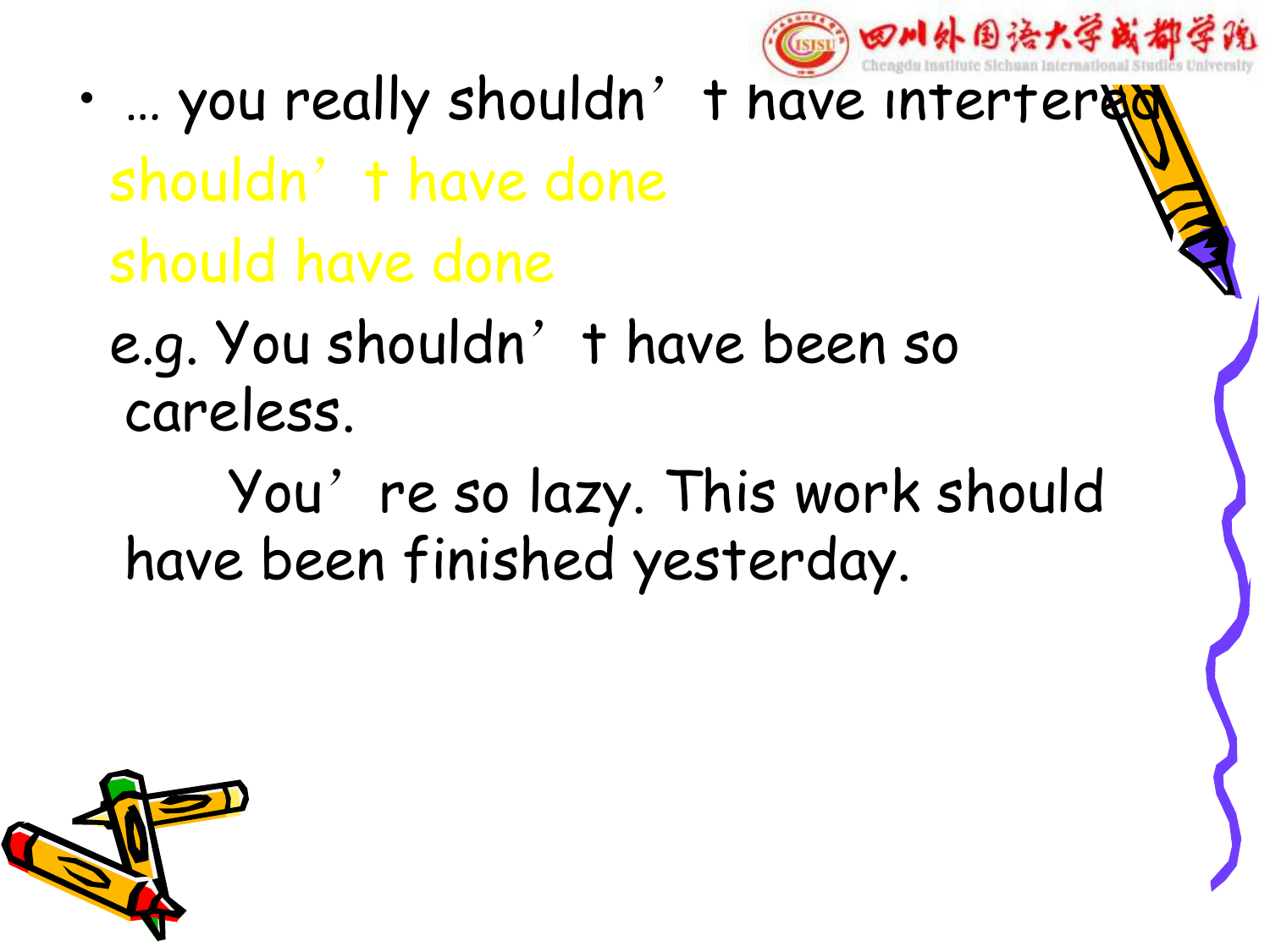

• … too scared to tell anyone. too adj to do sth: so adj. that… e.g. He was too excited to sleep. She was too tired to work. The story is too good to be true.

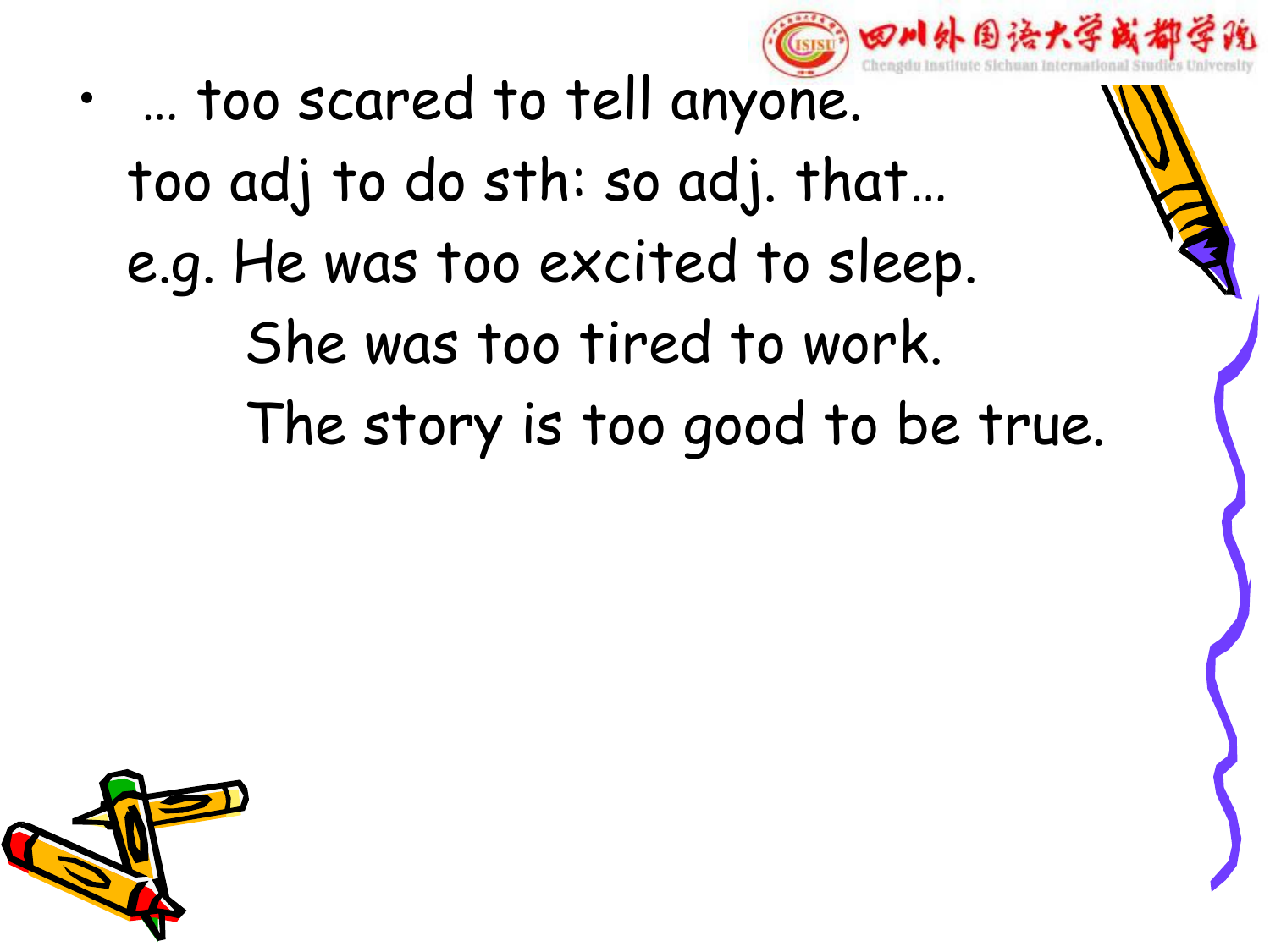- **Translate the following senten a 国家国家州外国语大学或都学院**
- 1. 在我看来,这似乎不可能,但是具他所有人看起米糊 有信心。
- It seems impossible to me, but all the others looked very confident.
- 2. 我们四下一望,没有一个仍然矗立的建筑物了。地震似 乎把一切的摧毁了。
- We looked around. There wasn't a building standing in sight. The earthquake seemed to have destroyed everything.
- 3. ---他这些日子里似乎情绪很低落,不知道为什么。
- He looks to be in a low spirits. I wonder why.
- ---我觉得那是因为他似乎学习上没有多少进步。他怕被 同学瞧不起。

Think it is because he doesn't seem to be making **Puch progress in his studies. He is afraid of being** looked upon by his classmates.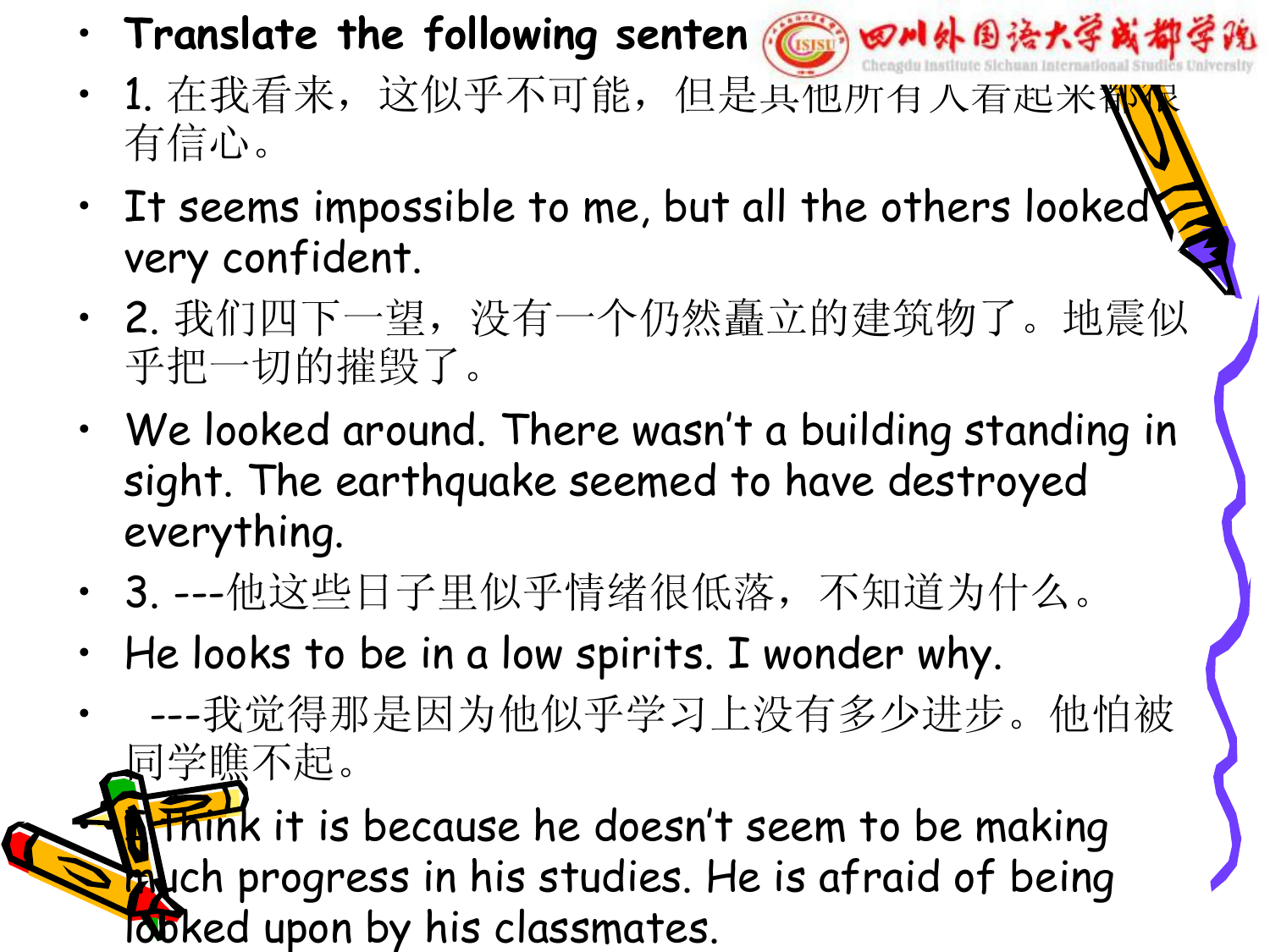

- What are you looking for, Dick?
- ---我好像把钥匙丢了。真烦人。
- I seem to have lost my key. How annoying!
- 5. 如果你发现一个字在中间说不通,你就该查查字典。这 是掌握意思的唯一办法。
- If you find a word that doesn't seem to make any sense in a sentence, you should look it up in the dictionary. That is the only way to learn to use a word.
- 6. 他们继续争吵了几个钟头,两人似乎谁也不愿听对方的 话。我突然想起有人说过: "讨论是知识的交流, 而争吵 \ 是无知的交换。  $\mathcal{L}$

**Fray** Went on arguing for hours. Neither was willing to **l** ten to the other. I suddenly remembered someone sing: "Discussion is an exchange of knowledge while argument is an exchange of ignorance."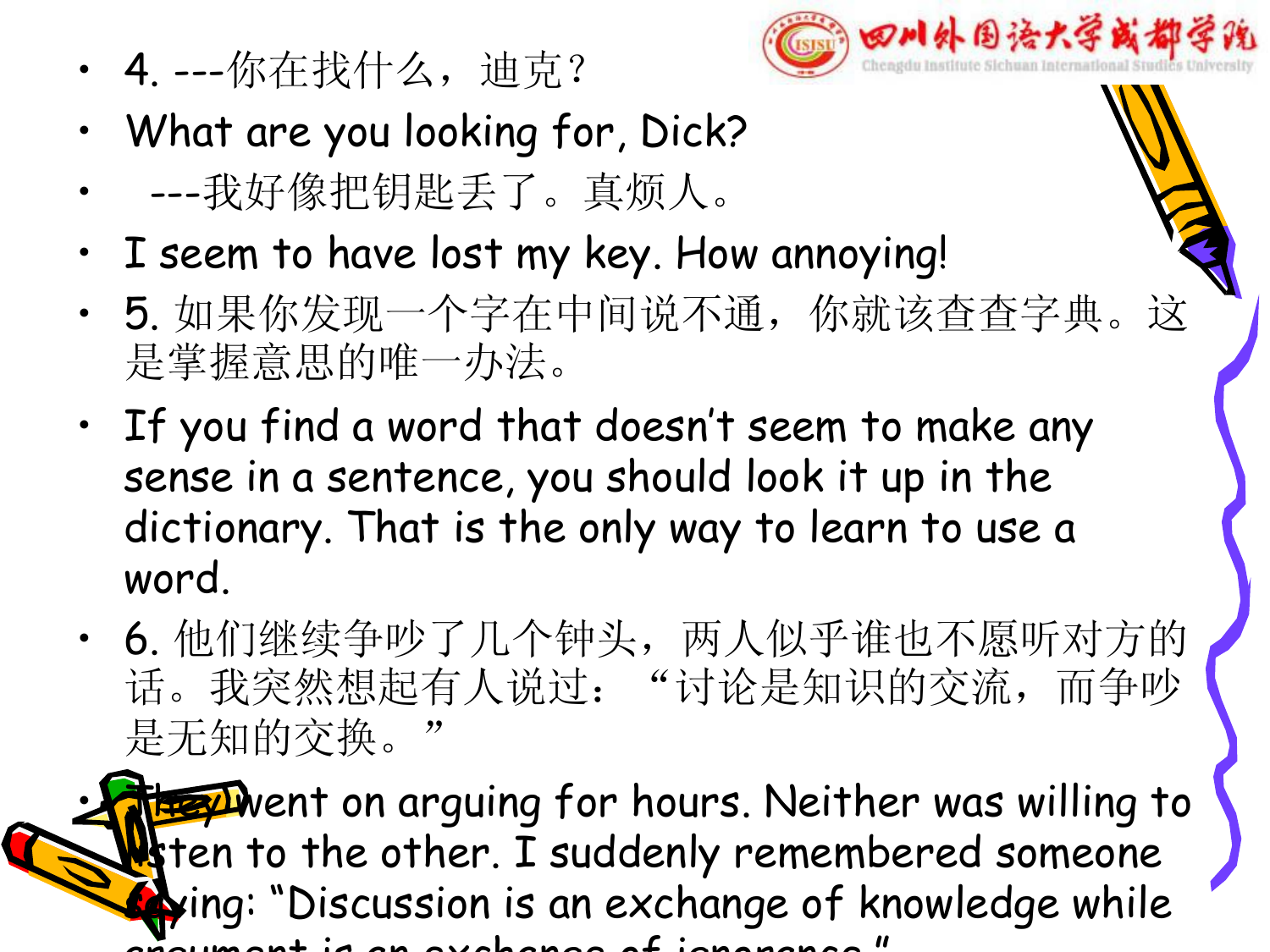• 7. 那里的形式似乎非常复杂,政府 s 实验如外的语大学或都



- $\cdot$  The situation there seems quite complicated. The government has promised to look into it.
- 8. 我爷爷似乎正在好起来,但是他任然需要有人照顾。
- My grandpa seems to be getting better and better, but he still needs somebody to look after him.
- 9. 经济学家已经得出结论: 危机似乎很快就要结束了, 世 界经济正在好转。
- Economists have come to the conclusion that the crisis seems to be coming to an end. World economy is looking up.
- 10.这次病后,我看了看我的银行账本。使我伤心的是, 账上的余额几乎是零。我前三年存在银行的钱全花完了。

When I got well I looked at my bank account. To my adness, I found my balance was almost zero. All my sayings in the past three years were gone.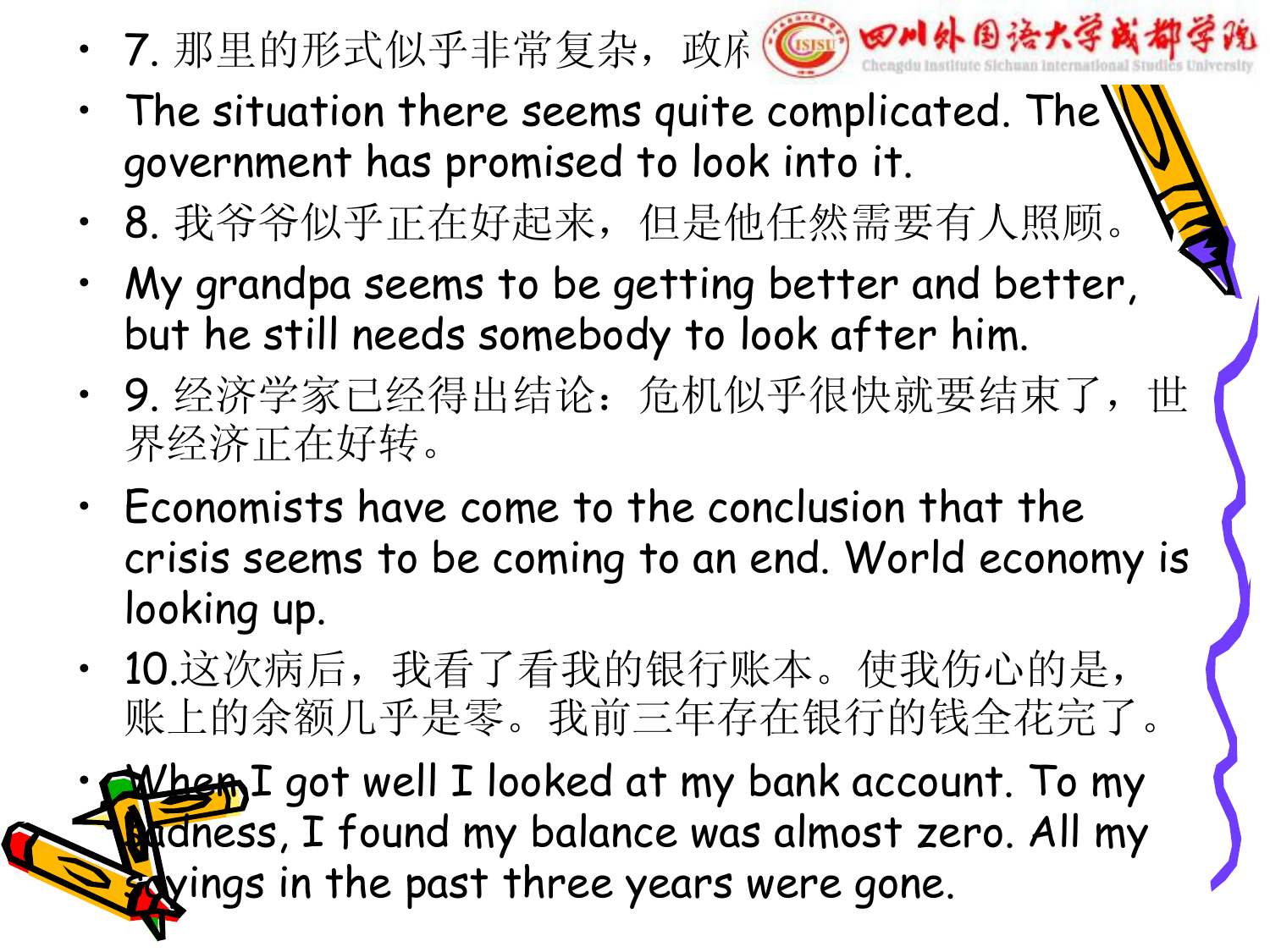- **Translate the following senten Cult 田川外国法大学或都学院 patterns listed in Grammar exercise 1-2**
- 1. 你还是试一试别的方法吧。
- You ought to try a different method.
- 2. 要不你再去和写作老师谈一谈?
- I think you ought to talk with our writing teacher about it.
- 3. 我们还是立即向警方报告这次失窃吧。
- We ought to report the theft to the police immediately.
- 4. 你的父母身体不好,你多去看看他们吧。
- You ought to see your parents more often now that they are not in good health.
- <del>驾不</del>该对长辈那样大声嚷嚷。

fou shouldn't have shouted at the elders like that.<br>◆这么重要的会议你是不该迟到的。

 $\bullet$  you should be a shouldn't have been late for such an important for such an important  $\bullet$